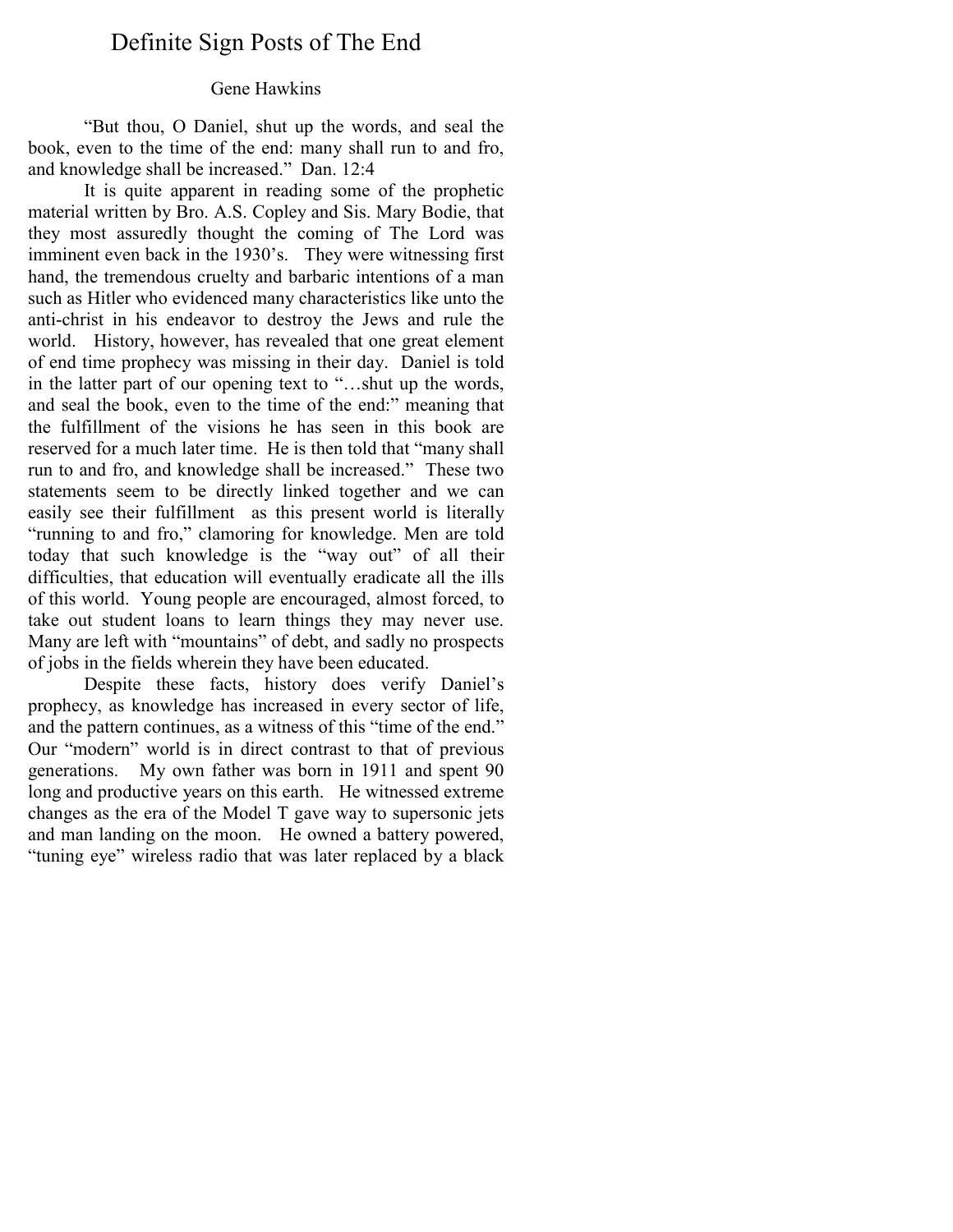and white T.V. Still later he was able to substitute monochrome pictures for images in living color. He enjoyed the use of the telephone and obtained the "latest technology" of the CB radio, but Dad knew little to nothing of the cell phone, blackberry, I-pod, the computer, fax machine or the superhighway of the internet, things which are, now "staples" in our present society, and that is just the "tip of the iceberg" in regard to the knowledge that is astronomically increasing almost daily. Such knowledge is not necessarily a good thing, for much evil has been introduced into our world because of it. The atomic bomb dropped on Hiroshima delivered horrendous devastation, but it is today an antiquated weapon when compared to the modern nuclear arsenals being developed by a variety of nations. Most recently, both North Korea and Iran have been in the news because both of them are believed to present tremendous nuclear threats to their immediate neighbors as well as the rest of the world. Much negotiation is being implemented today because this destructive "knowledge" and ability is perceived to be in the hands of such rogue nations.

Electronic technology, in one form or another, probably represents the most comprehensive example of Daniel's prophesied knowledge. The 9/11 attacks on the United States prompted The Patriot Act Legislation which gave the U.S. government power "to eavesdrop on or to monitor electronic communications, such as telephone calls and e-mail, and also made it easier for law enforcement authorities to listen to a suspect who was using multiple phones by authorizing "roving" wiretaps." It's intent was to "gather intelligence on the activities of foreigners or of foreign governments within the United States." Though there has been much controversy regarding the Patriot Act, as some greatly feared invading the privacy of private citizens, the fact still remains that such technology exists. The same technology has already been used in identity theft and private citizens are constantly warned and instructed as to how to protect themselves. The internet, which has become a tremendous tool in gaining knowledge of any kind, has also proven to put countless thousands at risk as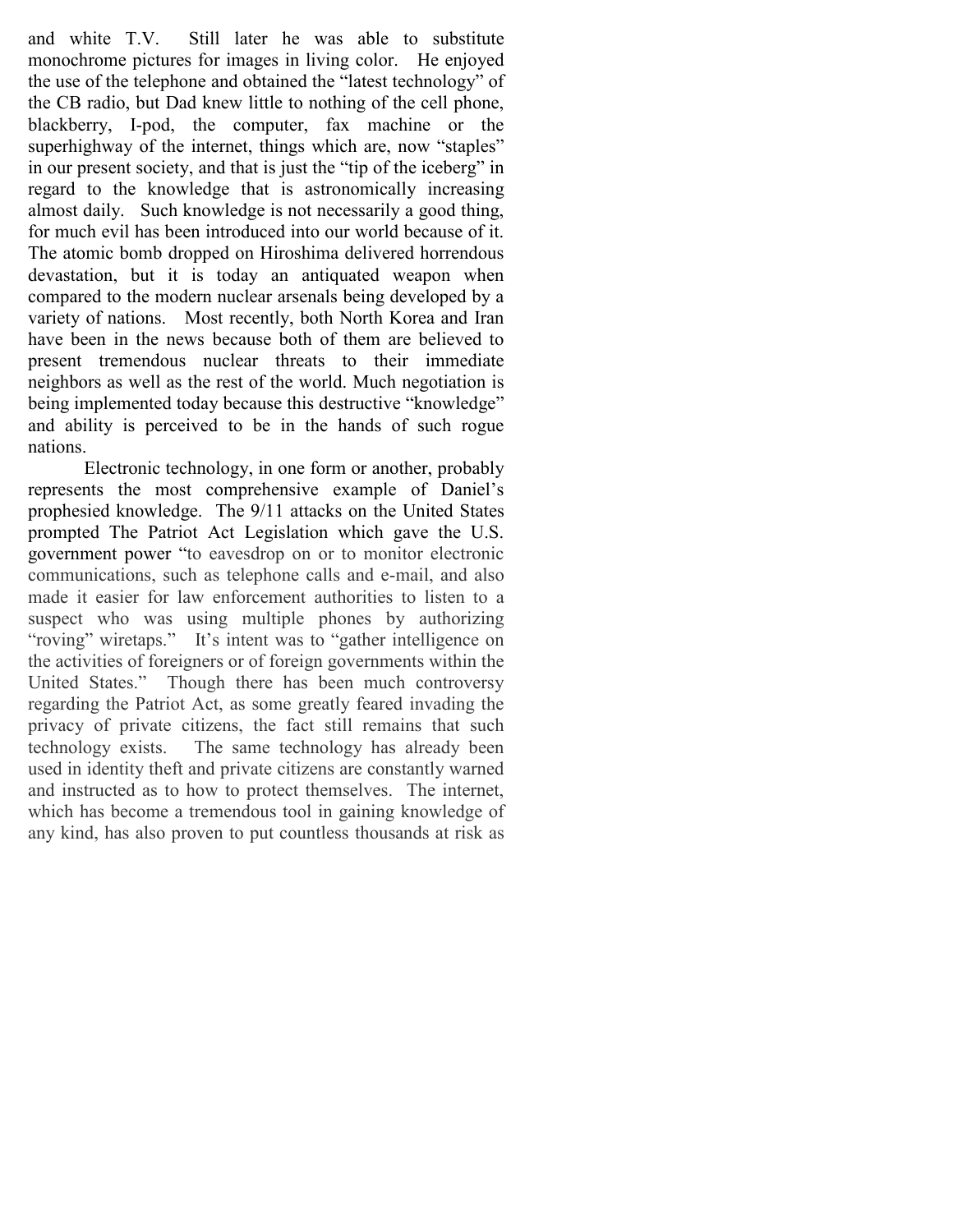various predators use it to "stalk" and make contact with their victims.

Another example of unbelievable knowledge is found in the medical field. Heart, liver, lung, and other transplants have almost become commonplace. Artificial knees and hips are practically a routine procedure. Surgeries, which just a few short years ago demanded a lengthy hospital stay, are now done "arthroscopically" on an "outpatient basis, and "nuclear" tests which enable doctors to examine and take 3D pictures of every organ in the body, are unbelievably revealing. Pregnant mothers can "see" their babies long before they are born<br>because of ultra sound techniques. Many of God's people because of ultra sound techniques. have indeed benefited from these tremendous accomplishments. However, as noted above, such knowledge also produces tremendous evil, as for example, "body parts" are literally "harvested" and sold illegally around the world. Stem cell research is touted to hold the answers for curing a great number of diseases, including cancer and Parkinson's disease, but some are in a moral dilemma as to how to obtain those stem cells. Modern medical achievement has also, in recent years, produced accomplishments that surely do bespeak man's total independence of God. "Dolly (the sheep) became the first mammal clone when she was born on 5 July 1996. She was revealed to the public the following year," and died at the age of six. It has long been feared by many that such "cloning" would eventually include people, and given the history of man who seems to be intent on "living forever" that fear is by no means unfounded.

Yet for all these startling accomplishments, fulfillment, satisfaction, and certainly righteousness, have eluded mankind. Instead, his "wisdom has produced exactly the same thing reported by Solomon. "And I gave my heart to seek and search out by wisdom concerning all things that are done under heaven: this sore travail hath God given to the sons of man to be exercised therewith. I have seen all the works that are done under the sun; and, behold, all is vanity and vexation of spirit." Eccl. 1:13-14. God has most assuredly given man his "wisdom," or knowledge, but Solomon's experiments with it brought "sore travail", that is browbeating, or self-abasement.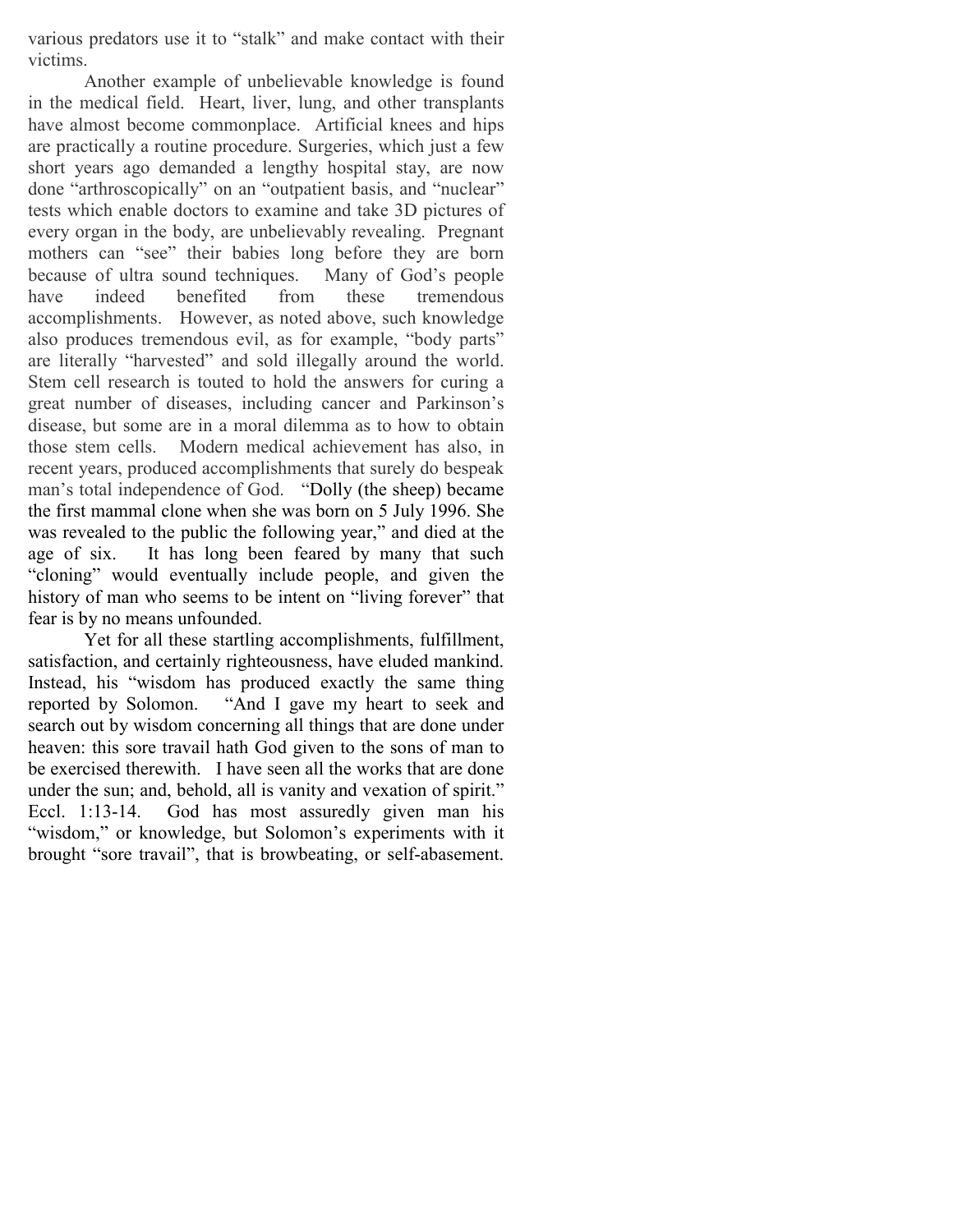Solomon further indicates that men are to be "exercised therewith," meaning that that this knowledge, though given by God, will bring great affliction, and it has proven to be so. The aforementioned medical discoveries are nothing less than astounding but though they have prolonged life, various maladies have been the direct results of a great many medicines. When death would have provided a release, certain wonder drugs and machines have prolonged pain and suffering.

 The context of Daniel's prophecy indicates that knowledge is allied with wickedness and God Himself indicated that connection while Adam was yet in the Garden of Eden. "And the LORD God said, Behold, the man is become as one of us, to know good and evil: and now, lest he put forth his hand, and take also of the tree of life, and eat, and live for ever:" Gen. 3:22. We have often noted that God did not finish this sentence, as though He could not bear the thought of man partaking of the tree of life and living in his sin forever, but the inference also appears to indicate that if man were to achieve an unlimited lifetime, there would be no restraint to his knowledge. This thought is reinforced by His declaration just prior to the confusion of tongues at the tower of Babel. "And the LORD said, Behold, the people is one, and they have all one language; and this they begin to do: and now nothing will be restrained from them, which they have imagined to do." Gen. 11:6 Genesis 6:5 likewise connects man's knowledge with his wickedness. "And GOD saw that the wickedness of man was great in the earth, and that every imagination of the thoughts of his heart was only evil continually." We have wondered, in view of the scientific developments regarding "cloning" and other "imaginations" in the hearts of men, how far God will allow these endeavors to go, before He once again stops them as He did in these instances. We have also wondered, because of the simplicity of the Kingdom Age described by Isaiah, if any of the modern technology enjoyed around the world today is going to find its way into the Millennium, after the massive destruction inflicted by the great tribulation. Peter plainly tells us that the "the elements shall melt with fervent heat, the earth also and the works that are therein shall be burned up." II Pet. 3:10 Such massive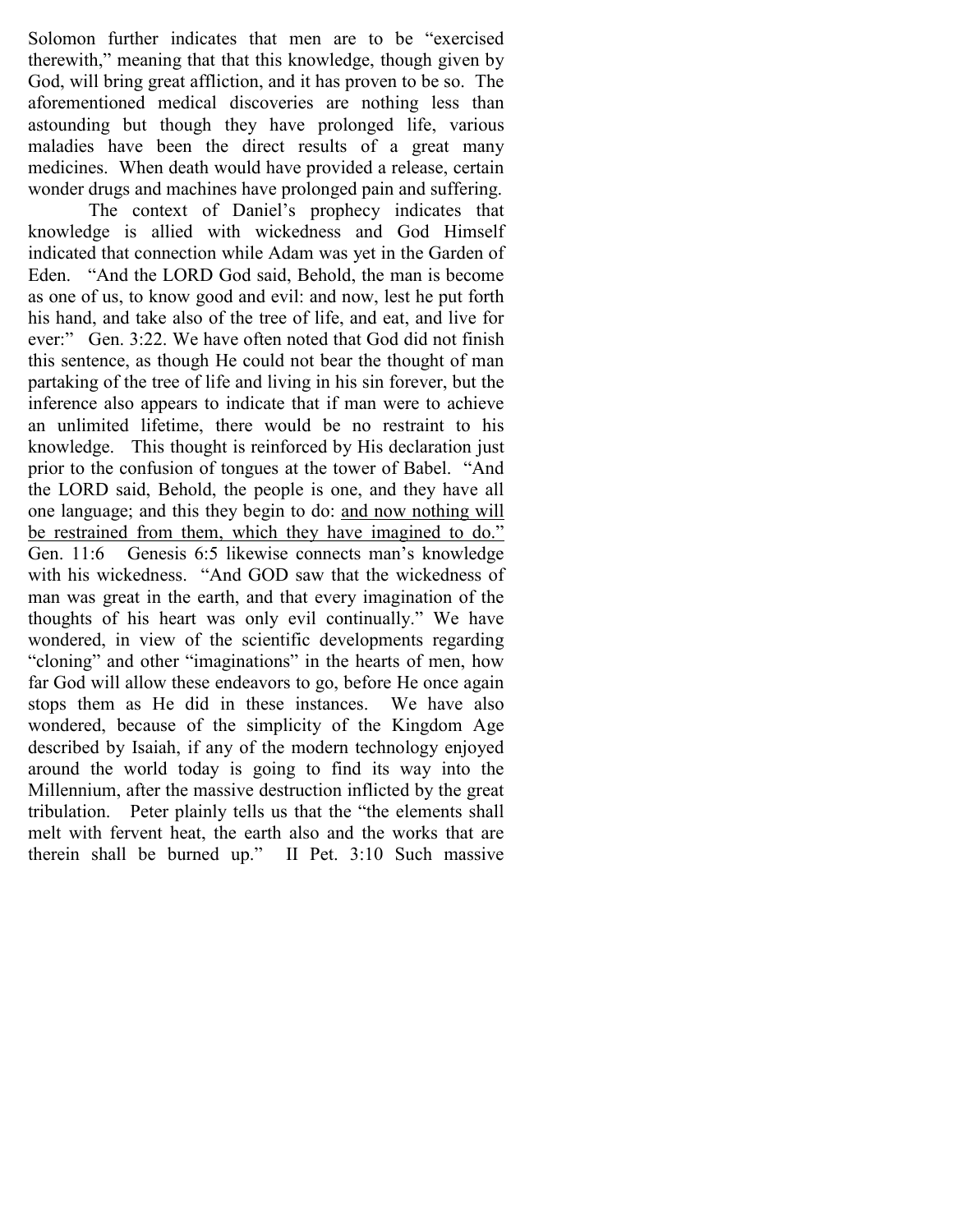destruction would undoubtedly include the multitude of communication satellites the nations have placed in outer space, instruments that not only enable men to send e-mail and faxes to the far corners of the earth in a moment of time, but also provide pin point details regarding the activities of their perceived enemies. If the increasing knowledge prophesied by Daniel has produced the atmosphere of violence, corruption, and wickedness prevalent in these last days, will it be present in the coming utopia?

Would to God that the increasing of knowledge predicted by Daniel included knowledge of God's Word. Scripture, however, declares plainly that men will not be searching for that kind of knowledge. Paul, the chief apostle for this entire Church Age, issues this warning: "Now the Spirit speaketh expressly, that in the latter times some shall depart from the faith, giving heed to seducing spirits, and doctrines of devils; Speaking lies in hypocrisy;….. Forbidding to marry, and commanding to abstain from meats,…." I Tim. 4:1-3 These warnings continue in the second epistle to his young successor. "This know also, that in the last days perilous times shall come. For men shall be……lovers of pleasures more than lovers of God; Having a form of godliness, but denying the power thereof: ……For of this sort are they which creep into houses, and lead captive silly women laden with sins, led away with divers lusts, Ever learning, and never able to come to the knowledge of the truth. Now as Jannes and Jambres withstood Moses, so do these also resist the truth: men of corrupt minds, reprobate concerning the faith." II 3:1-8 One might think that such abrasive words would apply only to sinners, but such is not the case, as Paul warns his young warrior about other ministers who will publish ideas contrary to sound doctrine. These indictments have a religious connotation as men "depart from the faith" and go about to establish their own agenda with absolutely no real desire or drive to "come to the knowledge of the truth." They do most assuredly have a religious "form of doctrine," but it denies the genuine power of The Word Itself. Overall, men simply do not desire the deep knowledge of God's Word. We have previously stated in these pages that music has, in our day,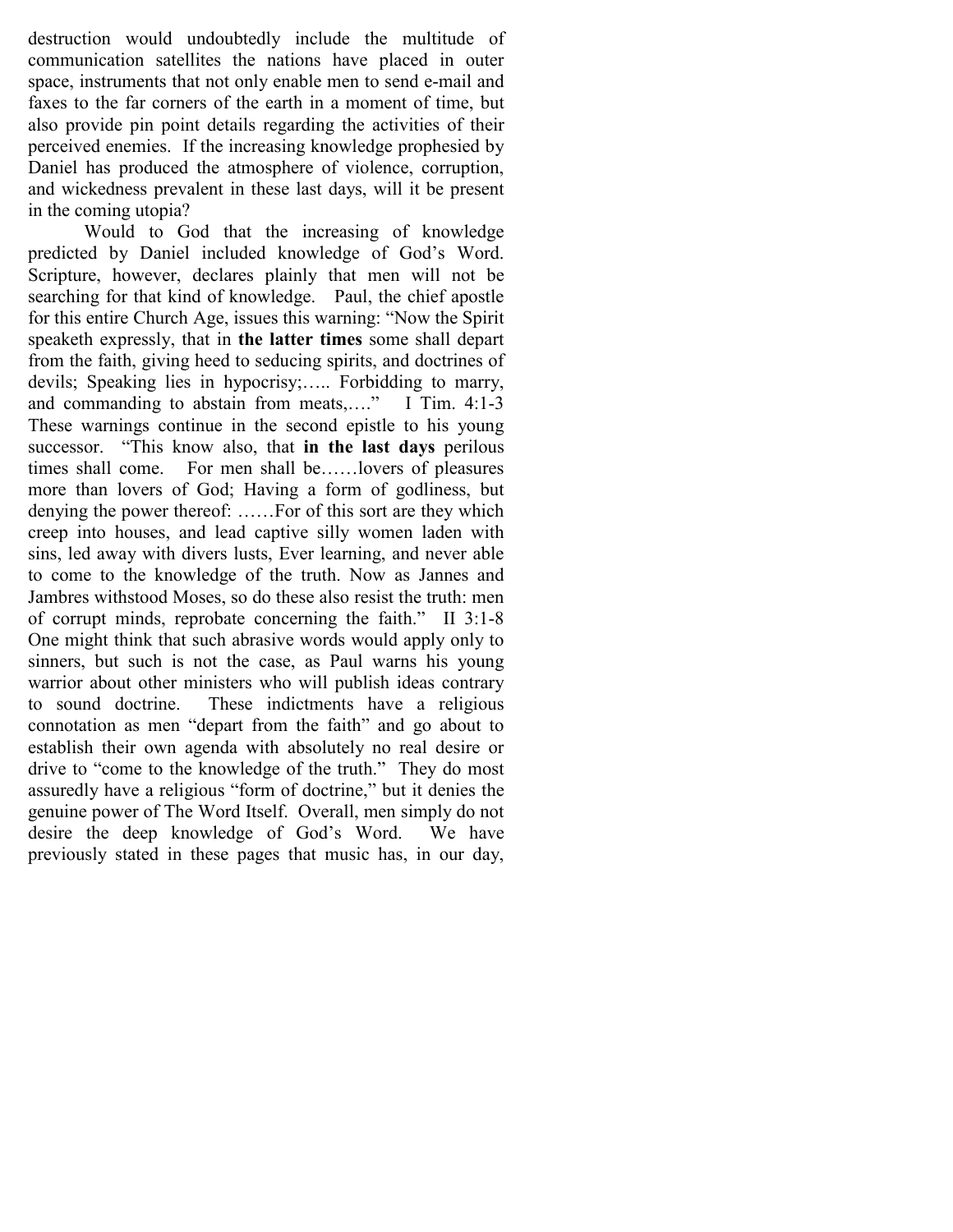taken precedent over God's Word. The Church has adopted the world's ungodly "rock beat" to literally stir the emotions and touch the physical chords of the body, and it has been at the expense of the Word of God, which is designed to reach the spirit of man with the knowledge God intended.

The message of the Judge to the Church at Laodicea, representing the closing days of this Church Age, confirms this same atmosphere as she is assailed with this message. "And unto the angel of the church of the Laodiceans write; …. Because thou sayest, I am rich, and increased with goods, and have need of nothing; and knowest not that thou art wretched, and miserable, and poor, and blind, and naked: I counsel thee to buy of me gold tried in the fire, …..and anoint thine eyes with eyesalve, that thou mayest see. ….Behold, I stand at the door, and knock: if any man hear my voice, and open the door, (of fellowship) I will come in to him, and will sup with him, and he with me. Rev. 3:14-20 These words are often used as an invitation for sinners to accept Christ, and indeed that is most proper. But their scope goes far beyond that, as Jesus also addresses carnal Christians of this end time who have become very passive and complacent in regard to the knowledge of The Truth. They are increased with goods, a reference to the modern prosperity message, wherein they do not even realize that they are "poor, and blind, and naked" as they neglect the fact that we have been blessed with all SPIRITUAL blessings in the heavenly realm. (Eph. 1:3) They are blinded to the deep spiritual mysteries they could have had (I Cor. 2:10) and have in no wise appropriated the practical righteousness of Christ, because they have chosen the righteousness they believe comes by the law. These are admonished to "anoint thine eyes with eyesalve," an invitation to be filled with The Holy Ghost, Whom Jesus introduced as The Minister of Truth in John 16:13. He has the knowledge necessary for today, but few in Christendom are fervently seeking Him out for it. Instead, men are depending on so-called "visions" and new revelations of sensationalism that gain the attention of the multitudes, as they appeal to fickle emotions. God's Way is the same as it has always been, the declaration of His Glorious Word.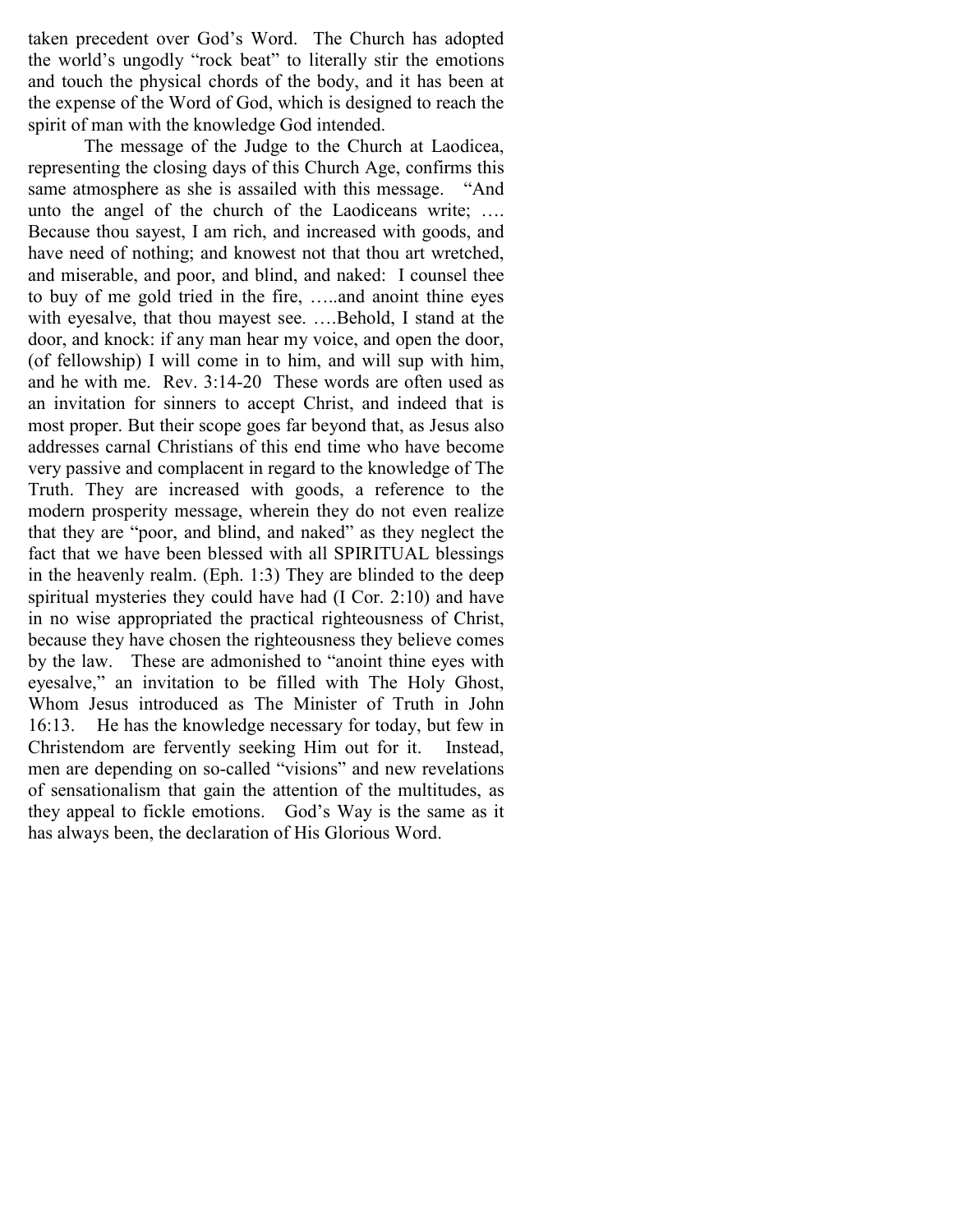Though this world is in an absolute state of collapse and chaos, let us find comfort and solace in the fact that we can claim the promise given to the Philadelphian Church, which occupies the same time frame as Laodicea. The promise to this Church, however, is: "Because thou hast kept the word of my patience, I also will keep thee from (out of) the hour of temptation, (tribulation) which shall come upon all the world, to try them that dwell upon the earth." Rev. 3:10 These believers, even in the midst of the same environment as Laodicea, "kept" (to guard (from loss or injury, by keeping the eye upon;) or valued and sought out the depths of God's Word and they are abundantly rewarded for it.

### WORKING IN US

Paul N. Smith

Working in us what He has purposed, Performing what His wisdom has planned. We are His workmanship - created - Destined to splendor, glorious and grand!

But - worried, puzzled, we sometimes feel; And question the why, the when, the where. We seek to answer by ways and means, To lighten the load we're called to bear.

We struggle, we squirm 'neath chast'ning hand, And call for prayers to bring relief. We've prayed to God for His very best, But soon forget in the hour of grief.

At last His love shreds the dark of doubt, And brings to light what we should have known - These suff''rings, though great, are not the end, But only the gateway to heav'nly throne.

~~~~~~~~~~~~~~~~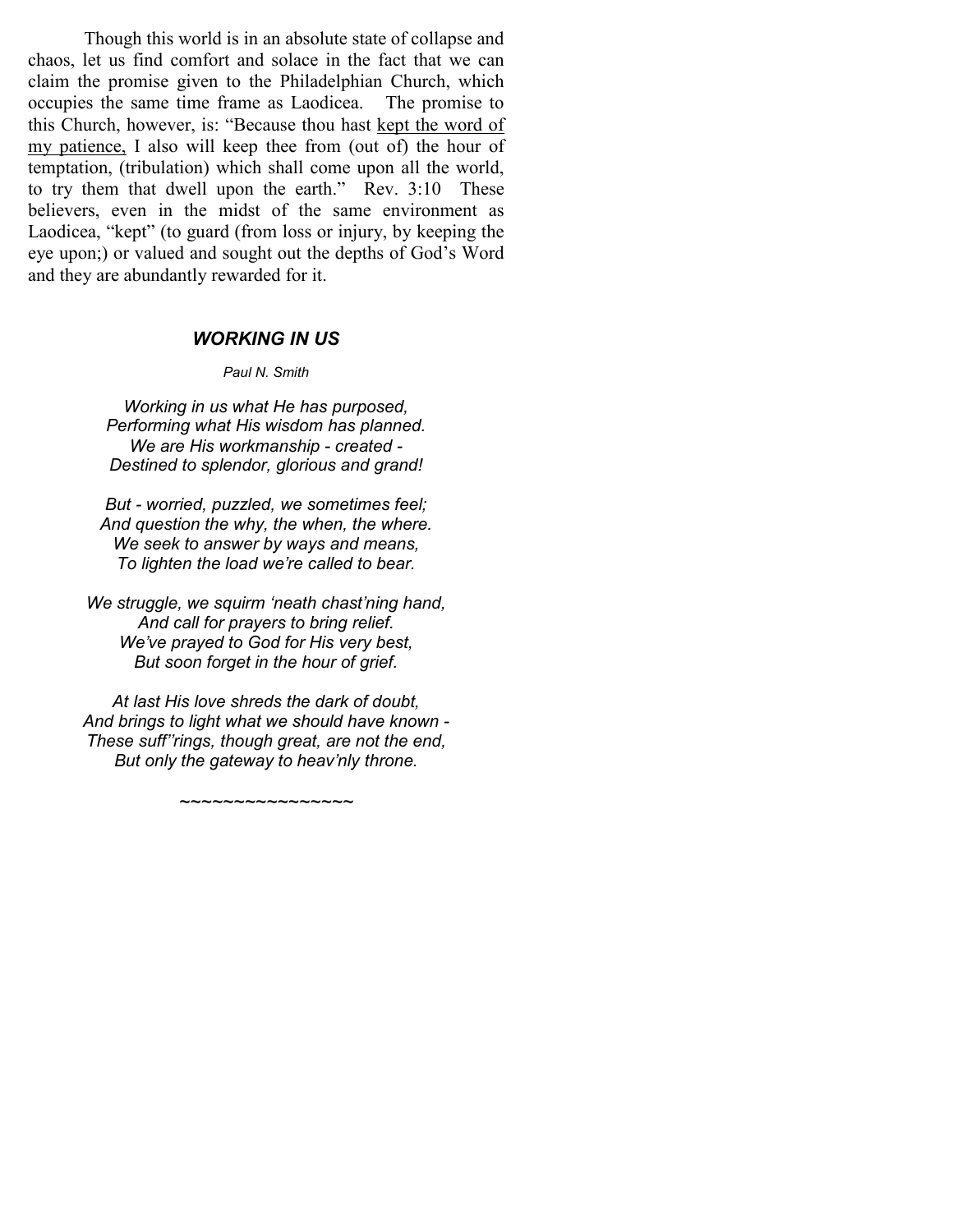### THE ETERNAL PURPOSE OF GOD

Andrew L. Turner

 "THE ETERNAL GOD IS THY REFUGE, AND UNDERNEATH ARE THE EVERLASTING ARMS: AND HE SHALL THRUST OUT THE ENEMY FROM BEFORE THEE; AND SHALL SAY, DESTROY THEM" Deuteronomy 33:27

 If our God is an eternal God, as our text declares, then we have an eternal Refuge. Since I have learned that the eternal God is My eternal Refuge, I can well appreciate His mighty arms. That Refuge is a haven, a place of rest, a shelter from the storm. I have needed that for my little craft, which has come near going down many times. I really felt the need of such a haven or refuge. Since God has taught me that the eternal God is my Refuge, I park my little bark in that haven.

 If our God is eternal, then I know that His Son is eternal. Hence, we have an eternal Refuge. "How much more shall the blood of Christ, who through the eternal Spirit offered Himself without spot to God, purge your conscience from dead works to serve the living God?" - Hebrews 9:14. We learn here that the Spirit is eternal. So then we have an eternal Spirit, and an eternal Redeemer.

 The eternal God had an eternal purpose. We learn that through the eternal scheme of redemption, God is working out His eternal purpose. We read what Paul said, "Whereof I was made a minister, according to the gift of the grace of God given unto me by the effectual working of His power. Unto me, who am less than the least of all saints, is this grace given, that I should preach among the Gentiles the unsearchable riches of Christ; and to make all men see what is the fellowship of the mystery, which from the beginning of the world hath been hid in God, who created all things by Jesus Christ. To the intent that now unto the principalities and powers in heavenly places might be known by the Church the manifold wisdom of God, according to the eternal purpose which He purposed in Christ Jesus our Lord" - Eph. 3:7-11.

If God's grace was sufficient for Paul to preach the unsearchable riches of Christ, he being "the least of all saints," don't you think it ought to be sufficient for me? If it is sufficient for a little man, then it is sufficient for a big man. Not many big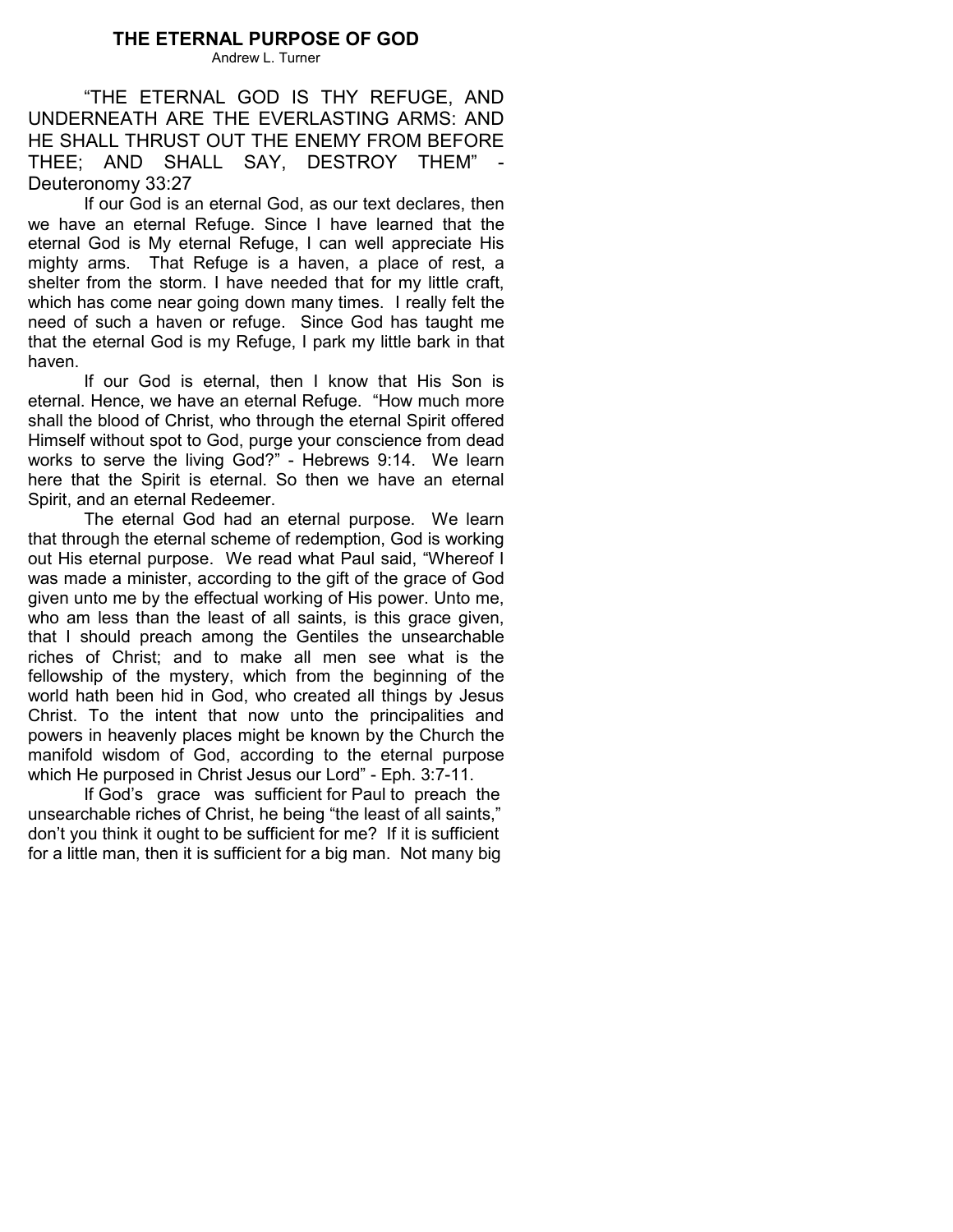fellows know much about the grace of God. I am so glad we are little folk.

 "For ye see your calling, brethren, how that not many wise men after the flesh, not many mighty, and not many noble, are called" - I Cor. 1:26. How sufficient was that race for the Apostle Paul? It was sufficient to the effectual working of God's will in him. Praise the Lord forever! If God's grace is sufficient to work the will of God in him, it should work the will of God in you and me.

 All kinds of institutions scattered around the face of the earth are digging up and bringing to our minds what men call wisdom. God expects the Church to bring to the knowledge of men and women a wisdom that the world knows nothing about. That is one of God's eternal purposes. I thank God that He let me live right now when we learn that God is able to reveal His wisdom through weak things.

 There are several eternal purposes. One of them is - "Neither by the blood of goats and calves, but by His own blood He entered in once into the holy place, having obtained eternal redemption for us" - Heb. 9:12. That was one of God's purposes - that the man whom God's enemy had ruined should be eternally redeemed.

 Not long ago, a man stepped into a business place and left a musical instrument worth \$225.00. He received \$12.00 for it. A short time after that, the same man went to the hospital and died. His wife said to our school superintendent. "If you give \$12.00 to that man you may have that instrument. That \$225.00 instrument can be redeemed for \$12.00." Redeem means to purchase out of the market. That instrument may again be placed in a pawn shop. The \$12.00 is not the price of its redemption. Thank God, the blood of Jesus Christ is the price of our eternal redemption. We will never be in a pawn shop. We are redeemed forever. Our redemption is eternal.

 We feel that we are not worth that much. We do not get anywhere on feeling. I remember reading about a man of God who went on feeling. He felt another man's flesh and said, "The voice is Jacob's voice, but the hands are the hands of Esau" - Genesis 27:22 he went by feeling and missed the mark. If we go by feeling, we will miss the mark. If he had gone by hearing, he would not have missed the mark. If we hear the Word of God, we will not miss the mark. We hear John 3:16.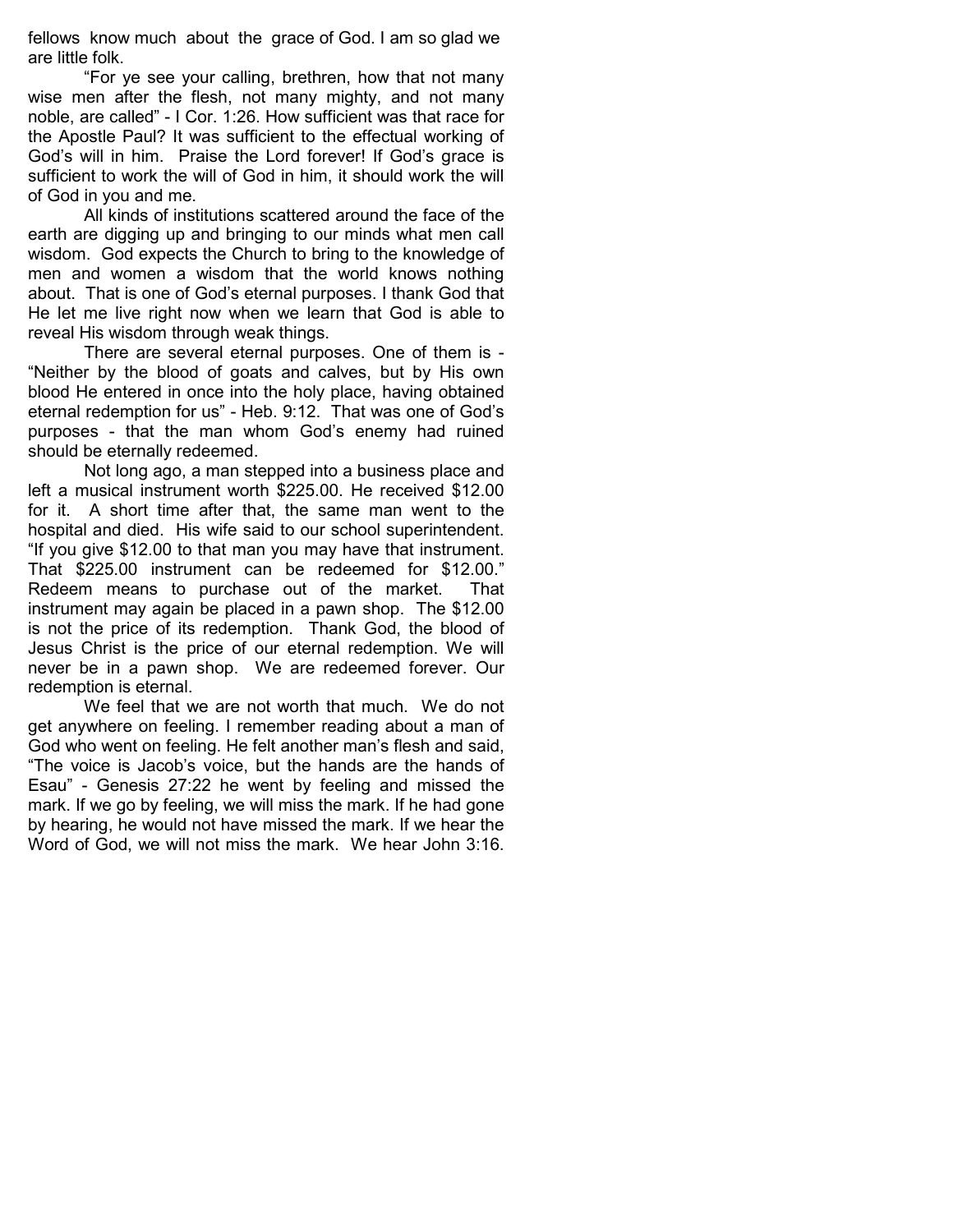That is one of the purposes of God. Sinners are saved by believing on Jesus.

 Then we have Hebrews 9:15 - "And for this cause He is the Mediator of the new testament, that by means of death, for the redemption of the transgressions that were under the first testament, they which are called might receive the promise of eternal inheritance." We also look for an eternal inheritance. "The Spirit Himself beareth witness with our spirit, that we are the children of God" And if children, then heirs" - Romans 8:16,17. Thus we obtain an eternal inheritance. Then we must be eternal children.

 There are twenty-six positive declarations in the New Testament that we have eternal life. Here is one - "These things have I written unto you that believe on the Name of the Son of God; that ye may know that ye have eternal life, and that ye may believe on the Name of the Son of God." - I John 5:13. John wrote that we might know that we have eternal life. When we take these Scriptures into consideration, we wonder that any of the people of God can take a stand against the truth of eternal life. We wonder sometimes if they read and hear the Word of God. It is one thing to listen to the Word, and another thing to hear or give heed to the Word.

 John wrote that we might know; yet some tell us that we do not know that we have eternal life, and will not know till we die. We have eternal life, and we know that we have it. We read in Revelation 21:7 - "He that overcometh shall inherit all things." All things. That covers a great territory. It takes in the universe. "And if children, then heirs; heirs of God, and jointheirs with Christ; if so be that we suffer with Him, that we may be also glorified together" - Romans 8:17.

 It might not cost you much to get a little experience with God, but it will cost you much to get a big experience. Yes, God gives us eternal life - Romans 6:23 - but if we are going to be glorified with Him, we will suffer with Him. One lady said, "Well I thank God salvation is free. I have believed God for forty years, and it has only cost me twenty-five cents." She suffered the loss of twenty-five cents only. If we look up to the milky way, more than likely we may see that lady's glory. Many of God's people will come up in the milky way glory. We should get out of the milky way path.

 A certain brother said, "God could not be just, and give me more than another. He is a just God." I said, "I know of two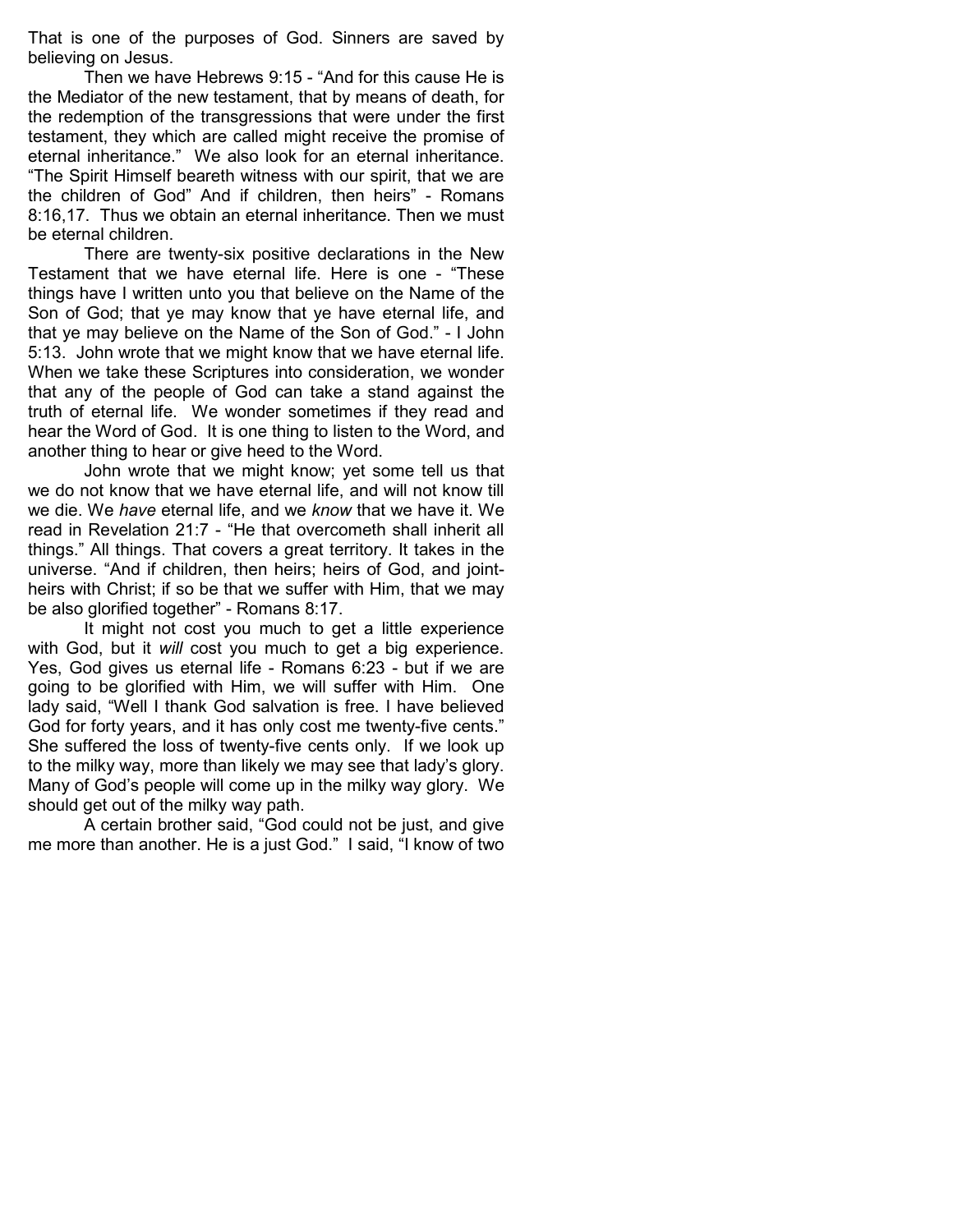men, born on the same day, raised in the same home, went to the same school, dressed as near alike as possible and went to the same meeting. One of these men devoted his life and all that he had to God. The other lived for himself. Could God be just and reward these men alike?" Jesus said, "Behold, I come quickly ; and my reward is with Me, to give to every man according as his work shall be" - Revelation 22:12.

If we are glorified together with Him, it will cost us much.

 There are many ways we may suffer for Christ. First, it costs us the world. That is not the nearest thing to you. From a personal standpoint, it cost me my own loved ones. I was filled with the Holy Spirit twenty-eight years ago. My mother said, "I believe Andrew is losing his mind. I believe he is going crazy." So she bought me a nice book to read and said "People have lost their minds reading the Bible, don't read the Bible, read this." Her words just passed over me. Then my brother told me I was wrong. I knew I had the eternal Word of God. I closed my eyes to my mother and brother. I said, "If my mother, brother or my father will not take this journey I will still journey on, I am on my way to heaven." I went on! Bless God! By my going on I have had the privilege of seeing my dear mother, after the age of 70, my brother and my baby sister all fall at the altar and be filled with the Holy Spirit. I had lost my loved ones, but God gave them back to me.

 If we give anything to God, He gives us back more. If we enjoy the best things of heaven, it will cost us the highest price. "He that overcometh shall inherit all things" - Rev. 21:7.

 Abraham had a great storehouse of wealth. No doubt Rebekah knew that through Isaac she was heir to all his wealth. But I believe that she would have suffered the loss of all earthly wealth before she would give up Isaac. Isaac was the prize. Our prize will be to reign with Christ on His throne. "To him that overcometh will I grant to sit with Me in My throne, even as I also overcame, and am set down with My Father in His throne" - Rev. 3:21.

 Jesus Christ is going to sit on an eternal throne, and that throne is in eternal glory. We also shall sit with Him on that eternal throne of eternal glory. Hallelujah!

 So we have seven eternals purposed of God. The eternal God, through His eternal Son, by the eternal Spirit, according to an eternal covenant, has given to us eternal life,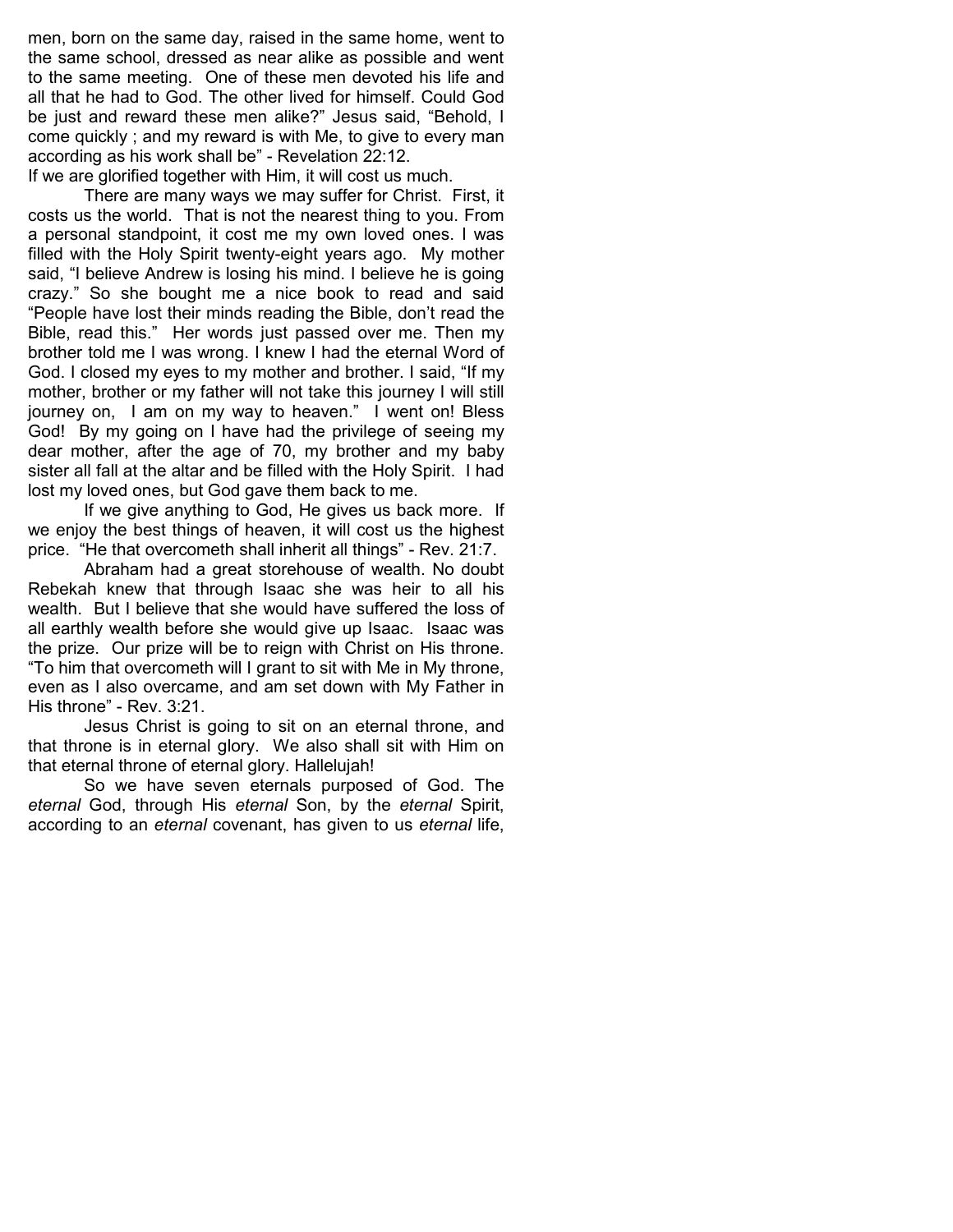and made us heirs to an eternal inheritance in the eternal glory.

 We will enjoy that eternal inheritance sitting with Christ throughout the eternal ages.

# A PERPETUAL NOW

The past has known its sorrows, Its days of fevered care, Its years of pain and anguish; But - I'm not living there!

The future in its bosom A thousand griefs may bear, To hurl athwart my pathway; But - I'm not living there!

Of mingled joy and sadness The present has its share. I would absorb its lessons, For - I am living here!

Demands upon the present Grant me no time to spare Brooding o'er past or future, For - I'm not living there!

Past, present and the future Eternal NOW declare; And bid me use this moment , For - I am living there!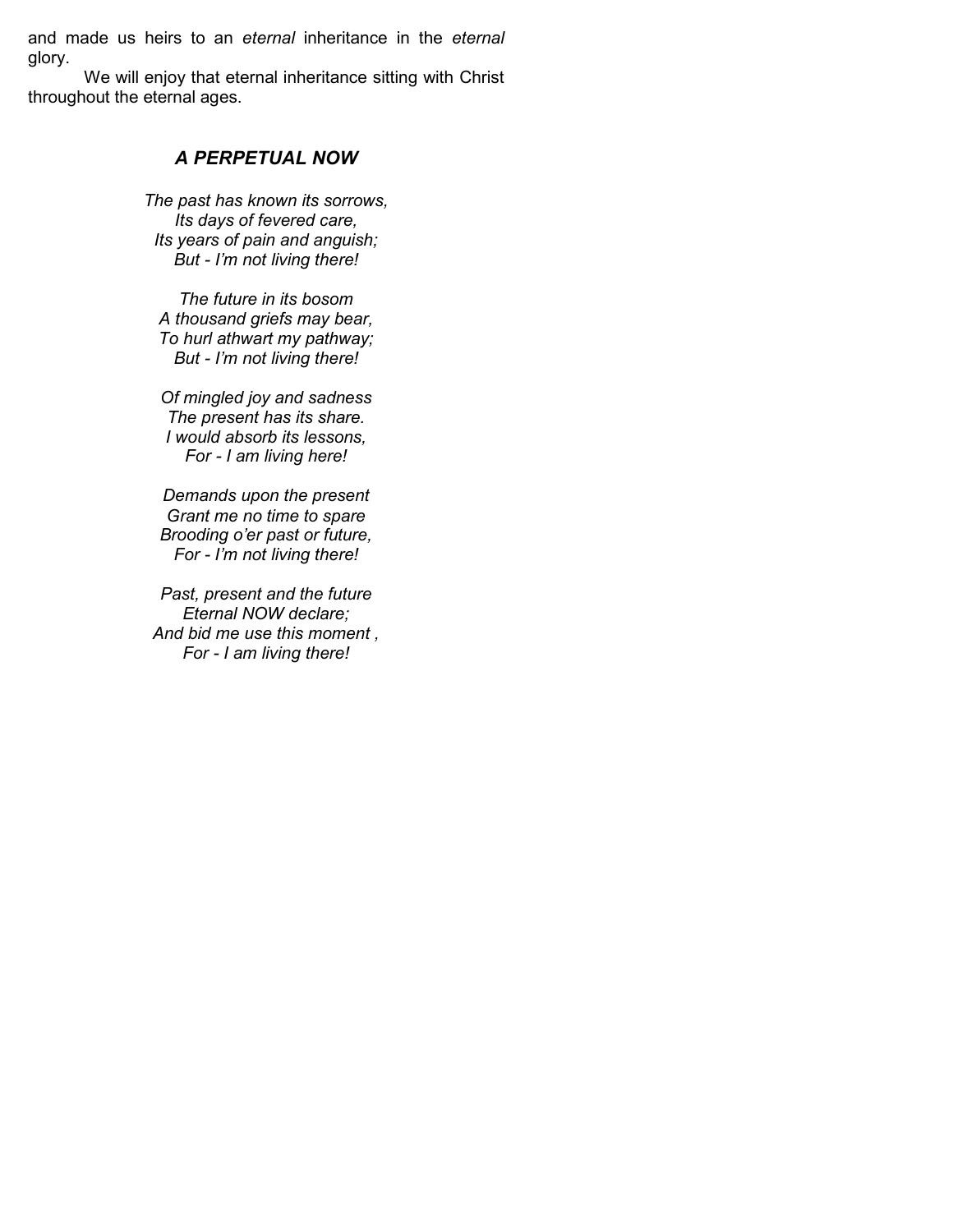## HOW TO STUDY THE BIBLE

"For this cause also thank we God without ceasing, because when ye received the Word of God which ye heard of us, ye received not as the word of men, but as it is in truth, the Word of God, which effectually worketh also in you that believe." I Thessalonians 2:13.

There are three stages of Bible study: first, the codliver oil stage, when you take it like medicine because it is good for you; second, the shredded wheat biscuit stage - dry, but nourishing: third, the peaches and cream stage. Have you reached the third stage? A true answer to that question will tell more about your spiritual life than almost anything else.

 F.B. Meyer admonishes: "Read the Bible, not as a newspaper, but as a home letter. If a cluster of heavenly fruit hangs within reach, gather it. If a promise lies upon the page as a blank check, cash it. If a prayer is recorded, appropriate it, and launch it as a feathered arrow from the bow of your desire. If an example of holiness gleams before you, ask God to do as much for you."

 J.G. Mathieson tells of a little boy who was in the habit of attending the preaching of the Gospel every Sunday. Being unable to attend one evening, he decided to go to his room and read his Bible. His mother was upstairs caring for the little ones and did not know what her boy was doing. However, she noticed he was very quiet. Thinking perhaps he was up to some mischief, she called to him, "What are you doing, Henry?" The lad replied, "I am watching Jesus raise Lazarus from the dead!"

 What a beautiful answer! He was, of course reading the eleventh chapter of John, and it was all very real to him. Do you read the Bible like that? When Jesus is real to you, His Book becomes a heavenly love letter, every line a choice spiritual morsel to delight your soul!

 Read your Bible with an eye of love, with a strong determination to let the Holy Spirit cleanse you by it and practically apply each lesson to your own needy heart. Do this and the Bible will become a new book for you; and, what is equally important, you will become a new person, ever advancing from one grace to another!  $-$  H.G.B. -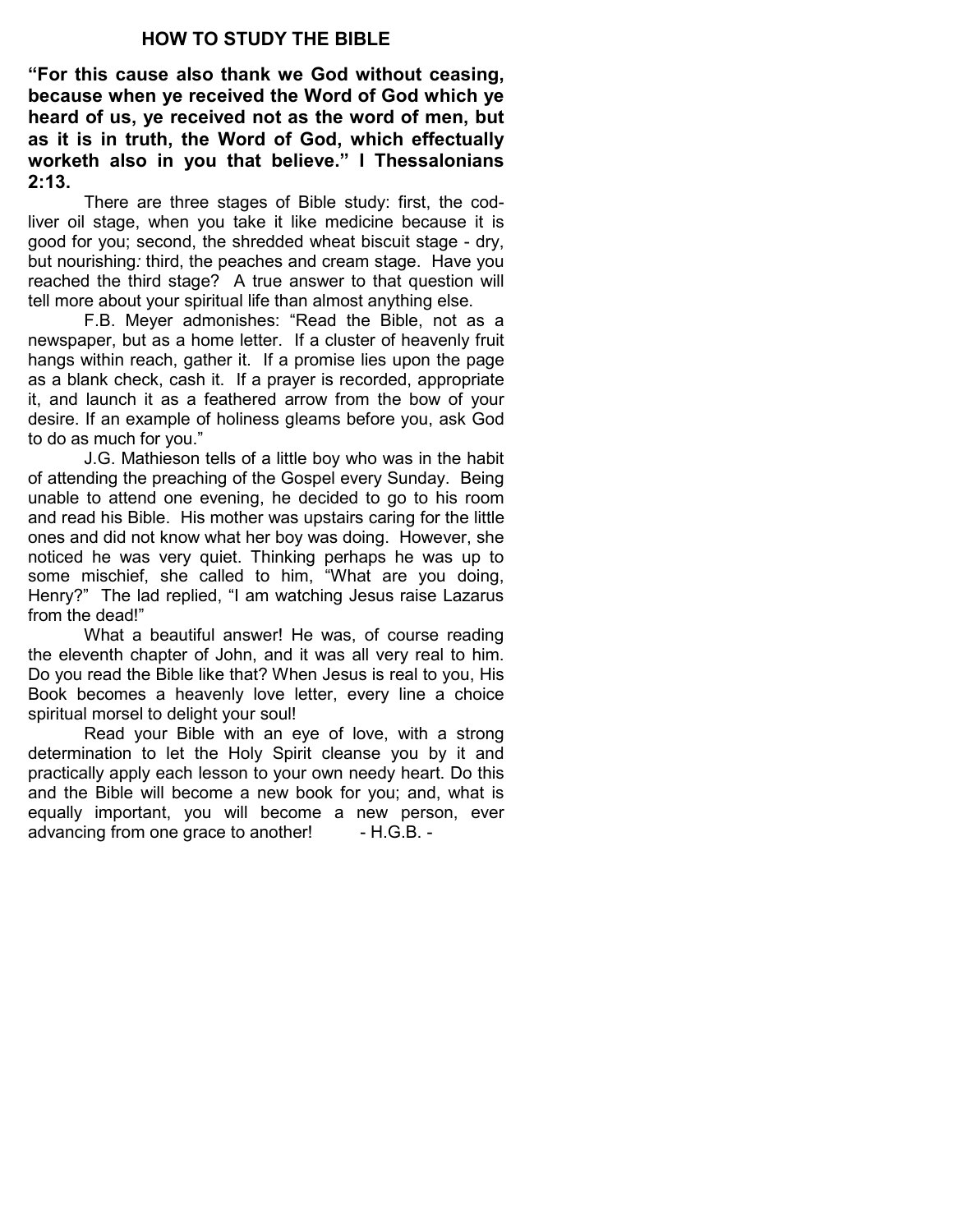### Faith Pearl Lubke

Heb. 11 This chapter is often called the "hall of faith," (fame). We need to come here often and linger long, that our faith may become strong in the Lord, for in this scripture we get a view of the history of Israel and the Church as it is written by faith, in the blood of the saints.

 They worshipped by faith as Abel. They walked by faith as Enoch. They worked by faith as Noah. They lived by faith as Abraham. They governed by faith as Moses. They followed by faith as Israel. They fought by faith as Joshua. They conquered by faith as Gideon. They subdued kingdoms by faith as David. They closed the mouths of lions by faith as Daniel. They walked through the fire by faith as the three Hebrew Children. They suffered by faith as Paul. They died by faith as Stephen, this first Christian Martyr (Acts 7:54-60) By faith these were patient in suffering, courageous in battle, made strong out of weakness and were victorious in defeat. They were more than conquerors by faith. Roman 8:37 It is only by faith in the all–powerful Christ that we can be superior to circumstances, and victorious over all the evil forces that would destroy us. "Looking unto Jesus the author and finisher of our faith:" Heb. 12:2 The faith of the saints inspires us, but we look to Jesus as our example of faith. As your faith is so be it unto you. Praise The Lord!

We need a faith that is bigger than the elements that would drag us down to defeat. We can have big faith by "prayer and fasting". Matt. 17:20-21 By feeding your faith on the Word of God, you can have mountain-moving faith. Rom. 10:17

### THINK…………

 Of passing from storm and tempest to a calm harbor, Of stepping on shore, and finding it Heaven, Of taking hold of a hand, and finding it God's hand, Of breathing a new atmosphere, and finding it celestial air, Of feeling invigorated, and finding it immortality, Of awakening, and finding it Home!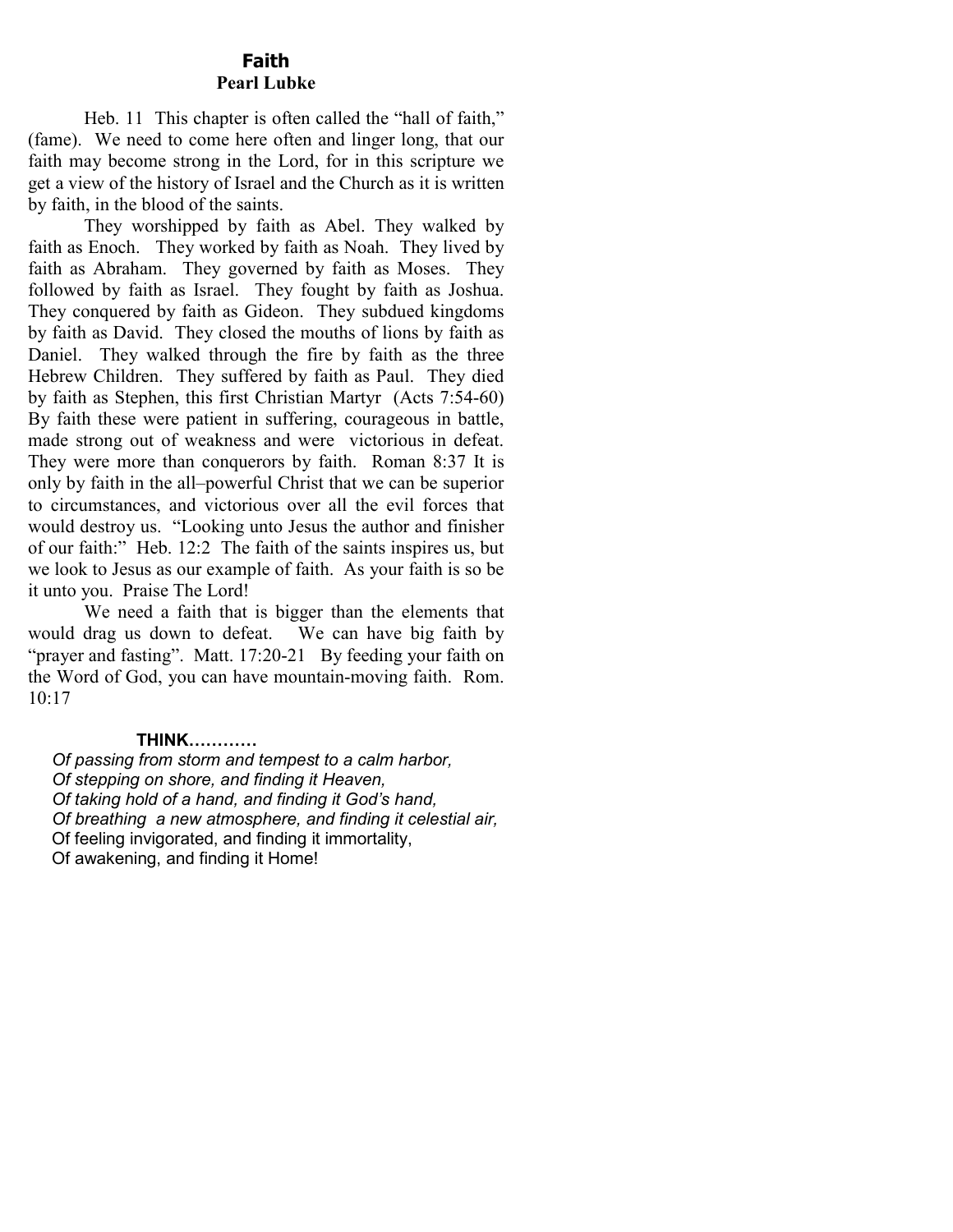### GRACE THE GREATEST

Walter Anderson

Whatever our interest may be, grace must supersede all other interests. In grace alone, we find all of the sufficiency of the very Godhead for all things.

 To limit grace is to limit the Almighty Himself. What conditions could be put upon Him? Unthinkable indeed! Whenever we believe grace, we cannot believe in ourselves. Isn't this where the rub is? Of course, some people are positive thinkers - either positively right, or positively wrong. What difference does it make to them as long as they are positive? Isn't this the point of consideration? After all, this is the best this creature can do on his own.

 On the other hand, grace is always positive. If it is ever questioned, the Almighty must be questioned too. What chance would they have in questioning Him? Our beloved apostle said, "We speak before God in Christ." Would there ever be a greater authority than this? Never! Grace is always right, because God is right.

 In grace alone we have all of God's favor. Why should there be restrictions? If God puts none on us, why should we? After all, only apostates can turn from the grace of God into lasciviousness. If a believer tried this he would be found to be a reprobate.

 Grace is for glory. What creature ever had it? None whatsoever. Only faith can possess it. Reason can never secure it. To have a reason is to have a cause. Whoever said they were the cause of grace? What could they show? It therefore remains that Christ only and His blessed Father are the cause of it. Therefore, we can only believe and not rationalize it. To reason is to seek our point of view. Here is where many believers fail. Its point of origination is in the very Godhead. Therefore, only faith can hold it.

 Grace is foolproof. To undermine grace would be to undermine God Himself. If He was not responsible for it, who would be? Do not get me wrong, I did not say I was foolproof, only grace is. That is why I believe it so much. Grace is always available. After all, sunshine is free too. Why can't they let it shine? Is there a law against it?

~~~~~~~~~~~~~~~~~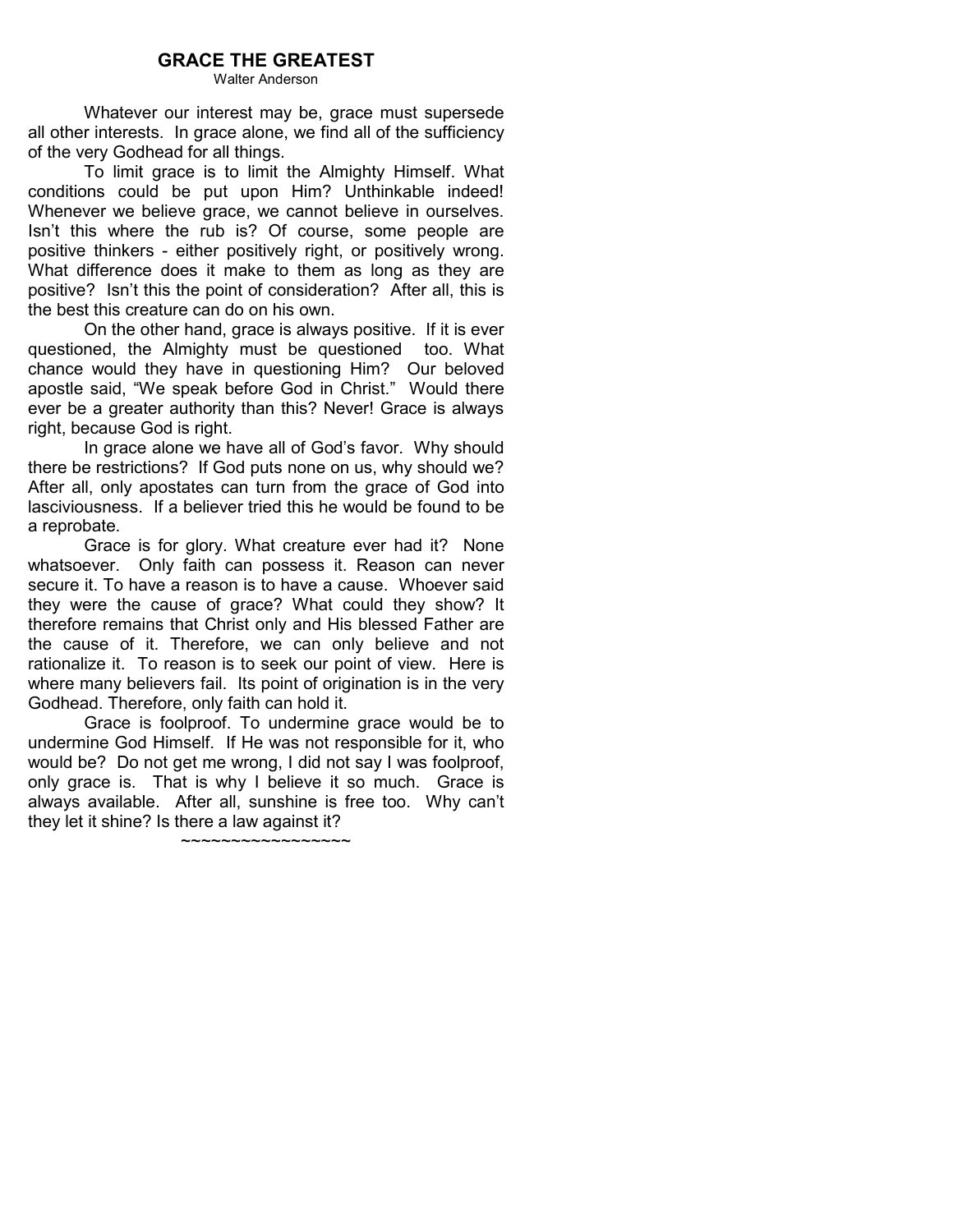# Editorial September 2009

 "In the morning sow thy seed, and in the evening withhold not thine hand: for thou knowest not whether shall prosper, either this or that, or whether they both shall be alike good." Eccl. 11:6

Ecclesiastes is a book wherein Solomon describes constant and often radical changes "under the sun," a key term used throughout these writings, to describe life in this world. It seems, for the most part, that change of any kind brings apprehension, because it often brings uncertainty and perhaps even fear for a time. Moses experienced all these emotions when God called him from the anonymity he had on the back side of the desert to the awesome responsibility of leading Israel out of Egypt. His successor likewise needed God's direct intervention and heard these words. "….Be strong and of a good courage; be not afraid, neither be thou dismayed: for the LORD thy God is with thee whithersoever thou goest." Joshua 1:9 Paul both admonished and incited a rather timid young Timothy with these words: "For God hath not given us the spirit of fear; but of power, and of love, and of a sound mind. Be not thou therefore ashamed of the testimony of our Lord,……." I Tim. 1:7-8

Despite such reservations as experienced by these godly men, we are admonished here in Ecclesiastes to sow the seed, regardless of being threatened by wind, rain, or any other detriment. As noted by the change in our return address, changes have most assuredly come to "Grace & Glory." In the past few months, we have been in process of transition, due to the fact that Bro. Smith, my beloved mentor, and Father in The Faith, has experienced what his predecessors and other worthies of faith discovered: the spirit indeed is willing, but the flesh of this physical body is weak. He has, for some time now, been unable to meet the rigorous demands of writing, editing, and meeting all the other requirements of publishing a magazine such as "Grace and Glory." For this reason his son, and daughter-in-law, Tim, and Laura Smith, along with their family, have graciously stepped forward to "stand in the gap."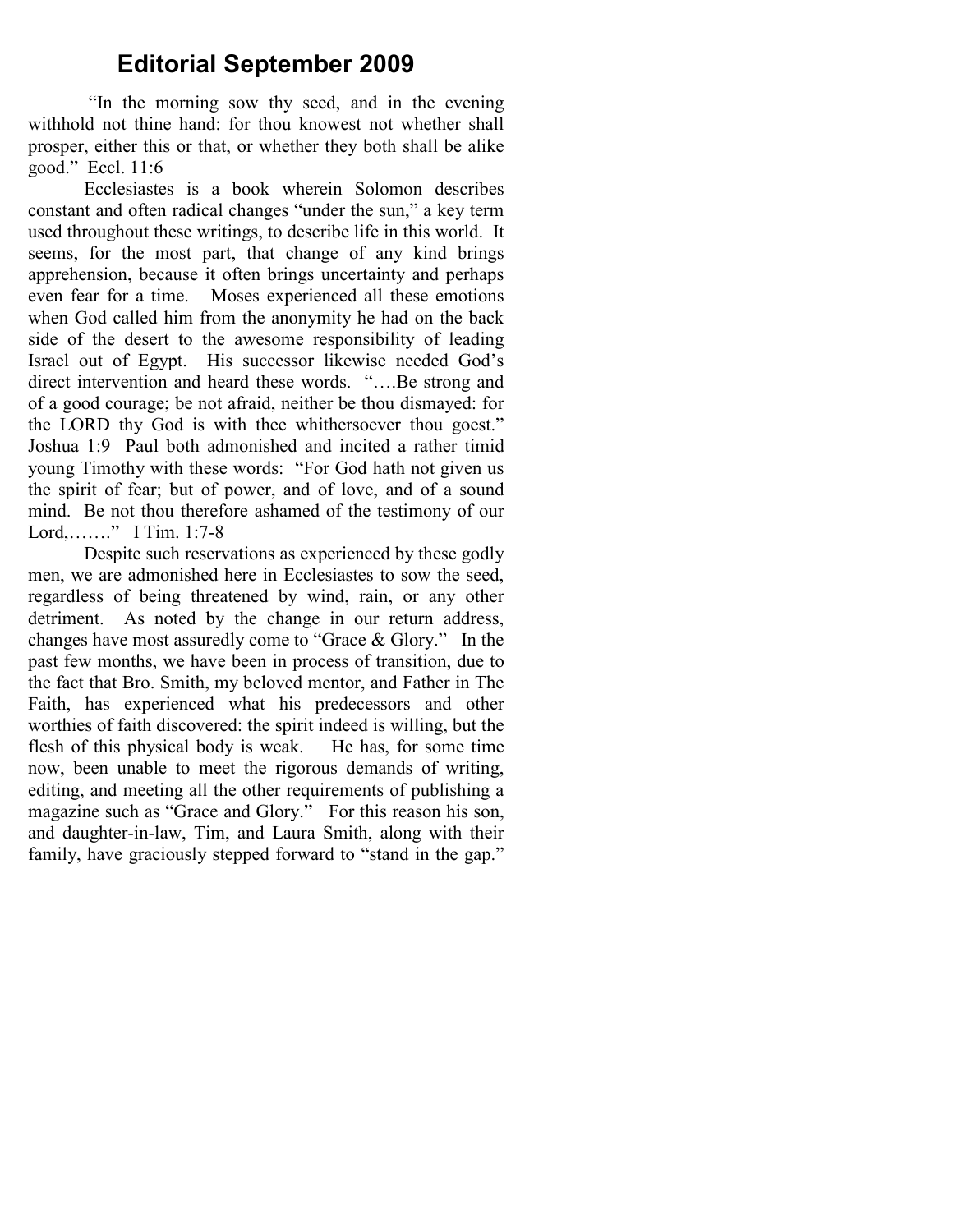Over the past 29 plus years, many of the Assembly in Mountain Grove have volunteered to assemble and mail the publication, but in recent years, some have either gone home to be with The Lord or have come to that place where they can no longer participate in this worthy cause. For that reason, we are transferring these operations from Mountain Grove, to Grandview, Missouri, where a number in the Assembly here eagerly await the opportunity to assume these duties. We would surely express our deepest gratitude to Tim and Laura, and their children, along with Sis. Margaret Clark who has been invaluable in searching out and preparing articles for publication. She has also been most beneficial in handling all the new "postal regulations" and, from what I hear, knows more about the system than the P.O. does. She has graciously consented to continue with her expertise in these roles.

We earnestly desire your prayers, as we continue with this transition. We are in process of selling the building in Mountain Grove, and purchasing another in Grandview. In view of the present economic crisis, such transactions are extremely uncertain. Nevertheless, we will continue to believe that God will take care of His Own and supply these needs in due time. Our desire is to continue to publish this glorious message of Divine Grace until we be "taken out of the way," even in time of chaotic change for this country as well as the world. II Thess. 2:7

### ANNOUNCEMENT

 Grace & Glory Bible College classes will begin on September 13, 2009 for both Grandview and Mountain Grove. For further information contact Paul Smith's office in Mountain Grove at 417-417-926-4292 or 417-259-0017. Gene Hawkins may be reached in Grandview at 816-618-3306 or 816-582-9873.

………………………………………………………………….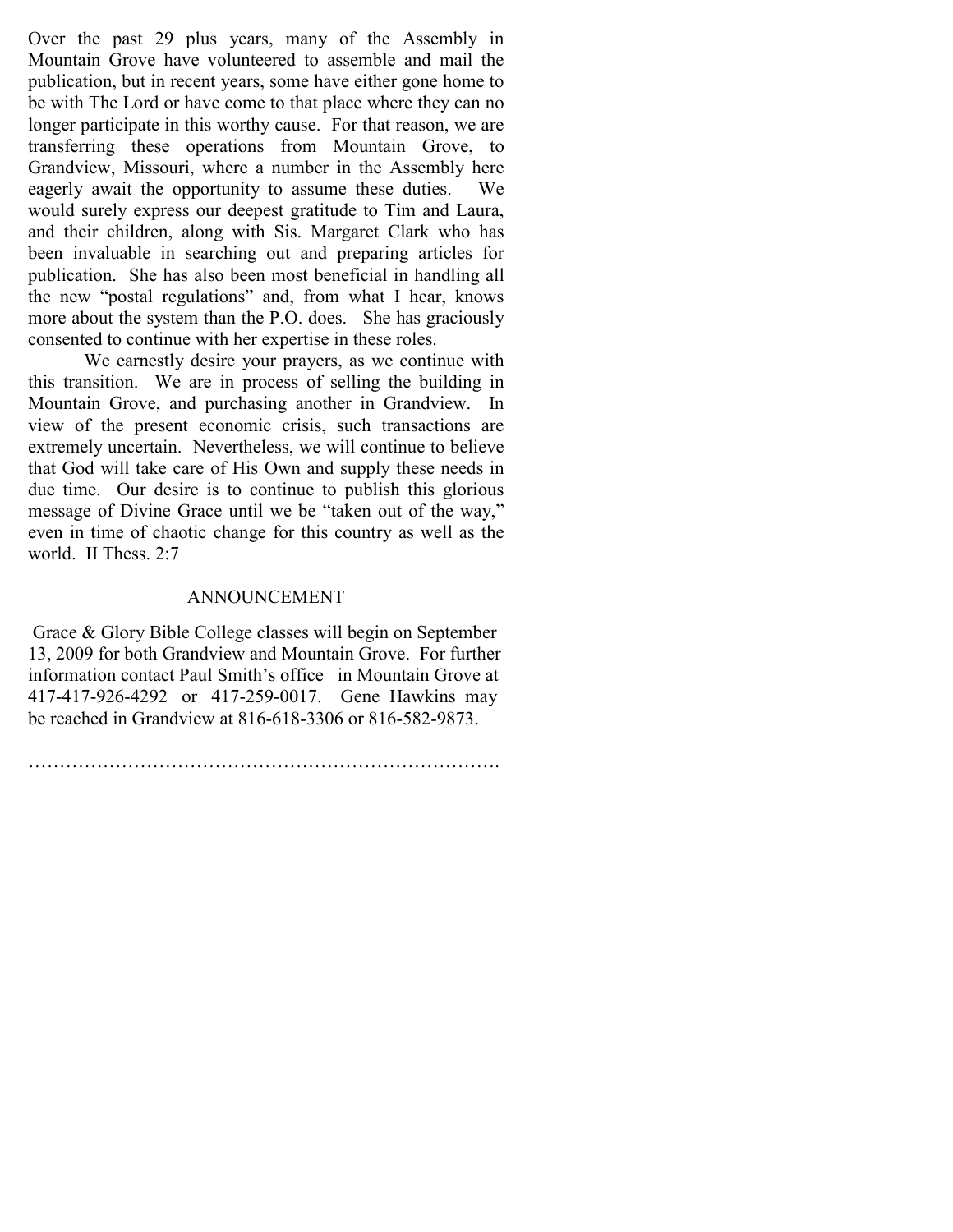### WAIT

Desperately, helplessly, longingly, I cried; Quietly, patiently, lovingly, God replied. I pled and I wept for a clue to my fate, And the Master so gently said, "Child, you must wait."

"WAIT? You say 'wait'?" my indignant reply. "Lord, I need answers. I need to know why!" Is Your hand shortened? Or have You not heard? By faith I have asked and am claiming Your Word.

My future and all to which I can relate Hangs in the balance, and YOU tell me 'Wait?' I'm needing a 'yes,' a go-ahead sign, Or even a 'no,' to which I, can resign.

And, Lord, You promised that if we believe We need but to ask, and we shall receive. And Lord, I've been asking, and this is my cry: I'm weary of asking! I need a reply!"

Then quietly, softly, I learned of my fate And my Master replied once again, "You must wait." So I slumped in my chair, defeated and taut And grumbled to God, "So I'm waiting ... for what?

He seemed, then, to kneel, and His eyes wept with mine, And He tenderly said, "I could give you a sign I could shake the heavens and darken the sun. I could raise the dead, cause the mountains to run.

All you seek, I could give, and pleased you would be. You would have what you want - But you wouldn't know Me. You'd not know the depth of My love for each Saint; You'd not know the power that I give to the faint:

You'd not learn to see through clouds of despair; You'd not learn to trust just by knowing I'm there; You'd not know the joy of resting in Me-When darkness and silence were all you could see;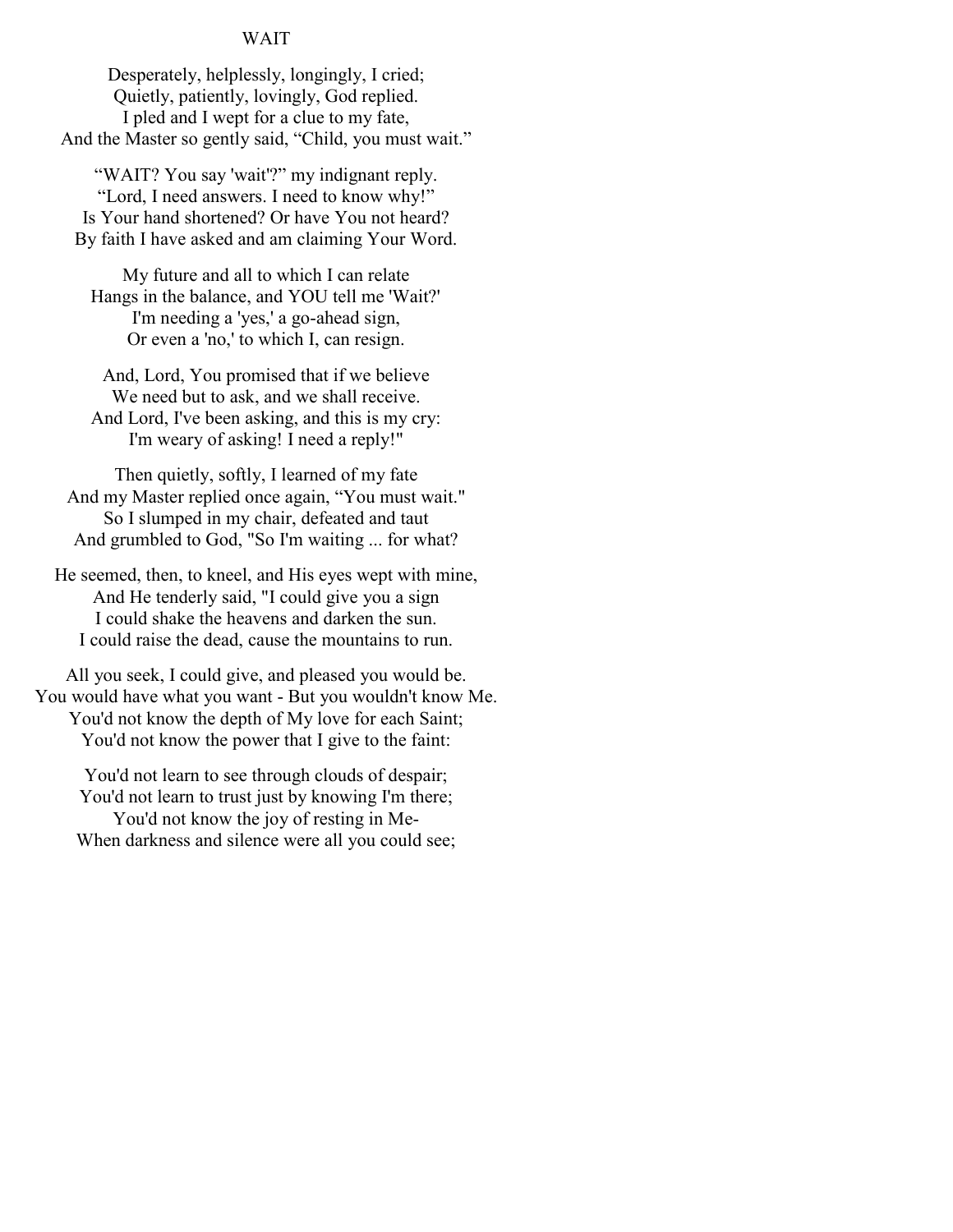You'd never experience that fullness of love As the peace of My Spirit descends like a dove;" You'd know that I give and I save (for a start),' But you'd not know the depth of the beat of My heart,

The glow of My comfort late in the night, The faith that I give when you walk without sight, The depth that's beyond getting just what you asked Of an infinite God, who makes what you have LAST.

You'd never know, should your pain quickly flee, What it means that, "My grace is sufficient for thee." Yes, your dreams for that loved one overnight would come

true, But, Oh, the loss! If I lost, what I'm doing in you!

So, be silent, My child, and in time you will see That the greatest of gifts, is to get to know Me. And though oft may My answers seem, terribly late My most precious answer of all is still, "WAIT."  $-$ 

Author Unknown

We don't know the exact age of the human race, but it is certainly old enough to know better.

 Happiness is the perfume you can't give to others without spilling on yourself.

 It is hard to get ahead if you spend all your time getting even.

 You don't have to be listed in "Who's Who" to know 'what's what."

 Some people will trust God for the salvation of their souls, but they won't trust Him with the key to their cash boxes.

 The Bible should do more than inform us, it should transform us!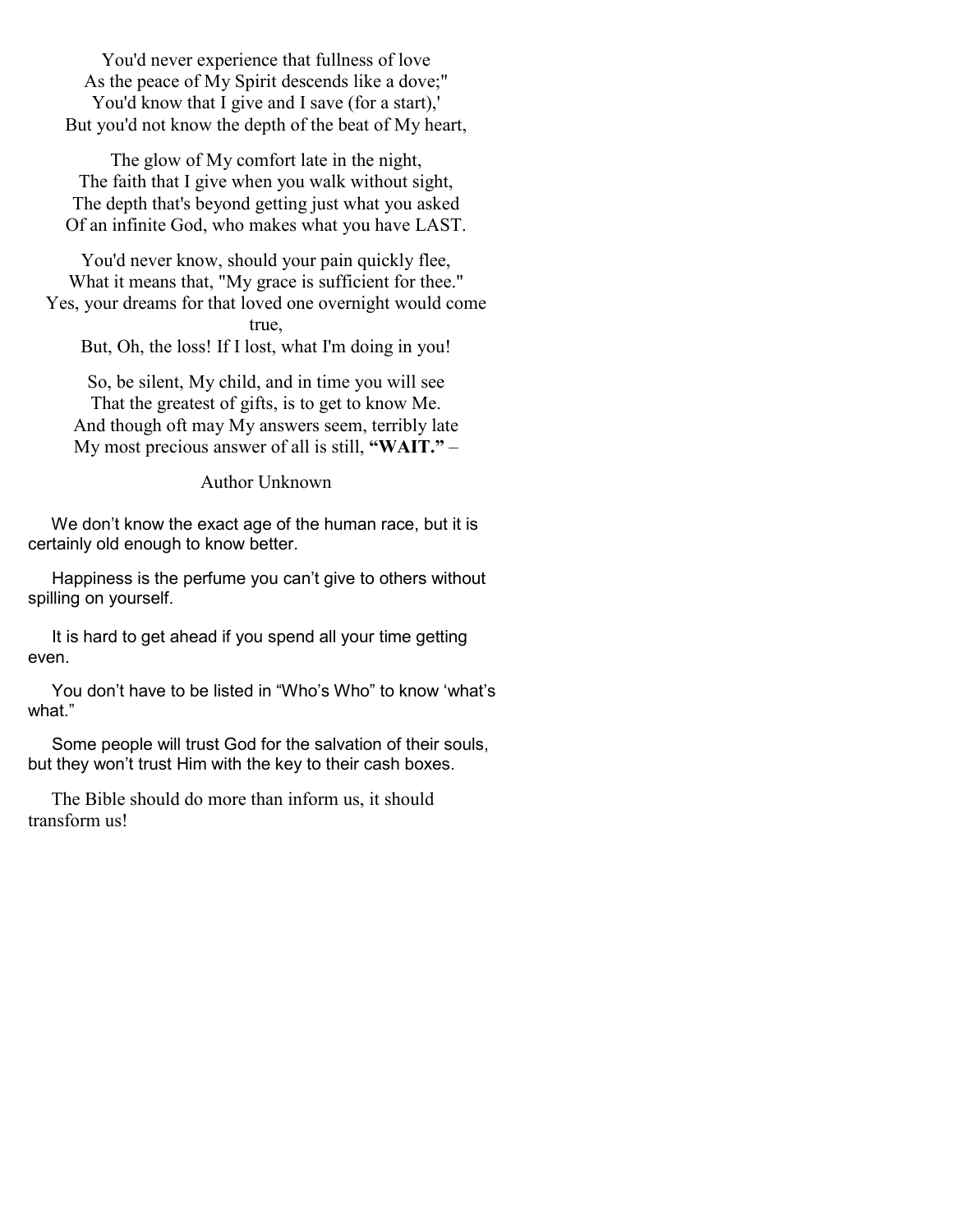### LESSONS IN HEBREWS (Cont'd)

Ch. 6 concluded, Ch. 7

"The hope set before us" is the theme of verses 12 to 20 of ch.6. What is that hope? The descendants of Abraham , because of God's promise to him (Gen. 12:1-3), looked forward to a land all their own. They looked also for a "heavenly city and country" - Ch. 11:13-16 and 13:14. That is the "eternal inheritance" (Ch. 6:15), which Peter describes as incorruptible, undefiled and unfading and includes "the glories that should follow" the sufferings of Christ - glories for Israel and for the church - I Pet. :4,5,11 and 13. See also I Pet. 4:13 and 5:1,4,10. Take time to study these citations. We learn by Heb. 11:39,40, that Israel will not receive their full inheritance until Christ's second advent; hence, the frequent exhortation to "hope to the end" - Ch.  $3:6,14$  and  $6:11$  and I Pet. 1:3. Though God confirmed His promise to Abraham by an oath; yet the shadowy ceremonies gave no assurance of eternal life. The priests went daily into the first tabernacle; but the high priest went into the second alone once every year, not without blood, which he offered for himself and for the errors of the people; but those offerings could not take away sins - Ch. 9:7,8 and 10:4,6. Therefore, they were looking for eternal life continually - Matt. 19:16 and John 6:38.

 Now the Jews, as well as we, have a glorious hope set before them, sustained by three immense pillars of Truth - God's immutable Counsel, or Word, His immutable Oath and the entrance into heaven of the Forerunner, Jesus. This is for all people, "a strong consolation," affording "the full assurance of hope unto the end" - vs. 11. This hope is an anchor of the soul. When a ship comes into port, it casts an anchor, a two pronged hook, attached to a strong rope, upon the shore. That holds the ship at bay until all the passengers and freight are safely landed. Just so, the glorious hope of Jesus' coming to finish all His ordained purposes in behalf of Israel and the church, is as sure as God's unchangeable counsel and as steadfast as His unchangeable oath. It is wrought in us by the Holy Spirit through the Word. The entrance of the Forerunner into heaven is the guarantee of our entrance there; for where the Head is, there the body must be also. The phrase, "eternal salvation" (Ch. 5:9), or eternal life, is a very comprehensive one of a vast compass. Most saints fail to see this fact. It has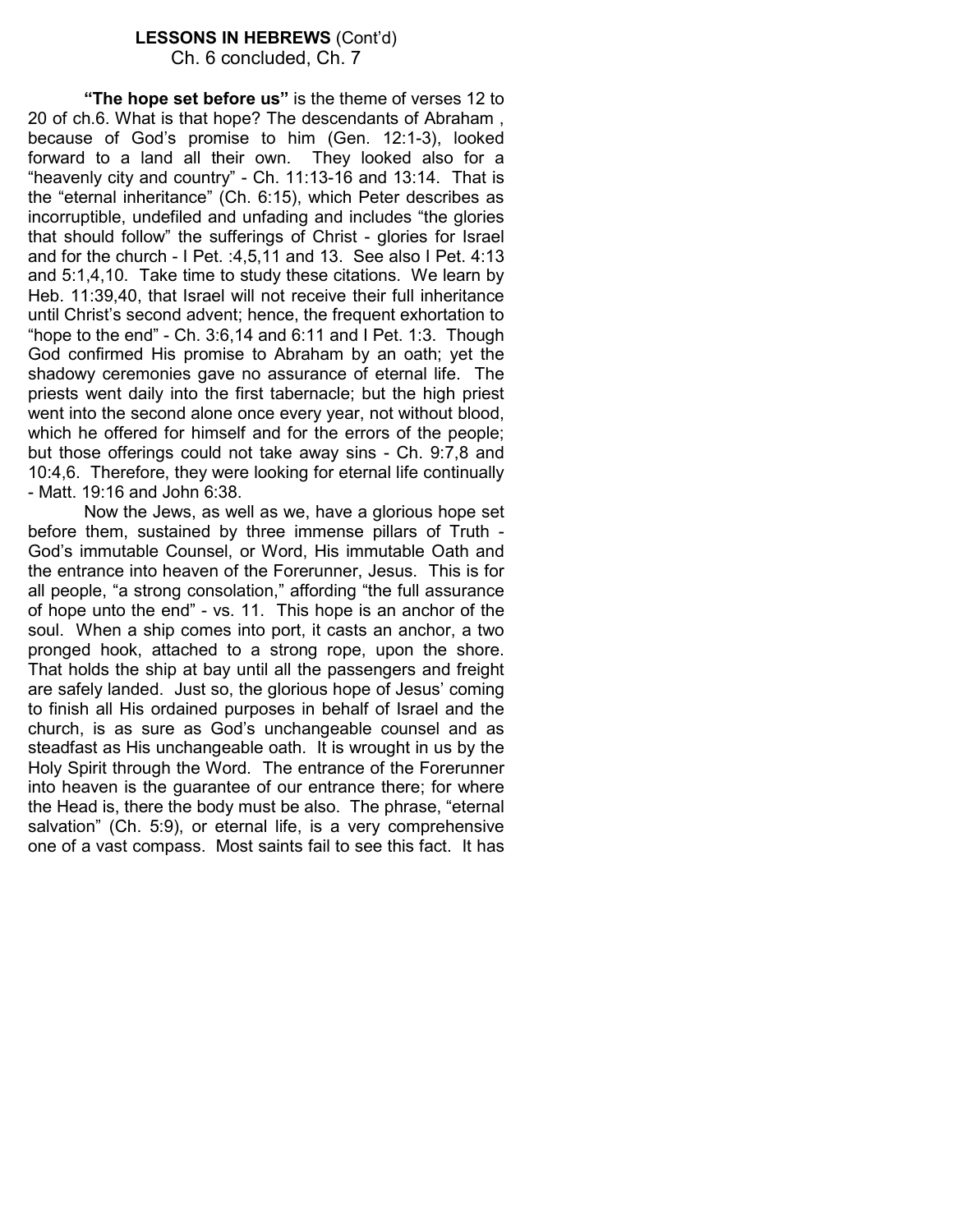a beginning, when we are saved, or born again. It makes great pr ogress, growing in grace, having fellowship with Christ and increasing in the knowledge of God and of His will. And it must have an unspeakable and glorious climax. We obtain an eternal standing with God by initial faith in Jesus Christ. But eternal salvation also anticipates a state, wrought by the daily sanctification of the Holy Spirit. Corresponding to the standing, which will culminate with an "eternal inheritance" - Ch. 9:15. We are born babes in Christ; but in I John 2:12-14, we read of "young men" and "fathers" as well as "little children." The Scriptures teach emphatically the first principles of eternal life, then its progress and finally its perfection. It begins with security, goes on in purity and culminates in maturity. As babes in Christ, we are disciples, or learners. As young men, we are workers and warriors. As fathers, we give counsel and shall receive rewards.

 This is the full-fledged view of scriptural and eternal salvation, or eternal life. This turns legality topsy-turvy, whirling with incurable dizziness and irrecoverable defeat. Initial salvation saves us from sin and hell. Growth in grace saves us from fear, laziness and uselessness. Overcoming, worship, work and warfare will save us from blushing with empty hands when the Lord shall appear - I John 2:28. All Old Testament people like Abraham and David, etc., who saw and believed the word of grace, as revealed to them, were justified, born again and became overcomers. By faith they lived beyond the shadows. They will receive their full inheritance or reward when Christ will be revealed from heaven and the believing Old Testament dead shall be raised.

Chapter seven is the basis for our study - Jesus Christ as High Priest compared with Melchisedec. The Priesthood of Christ is the Key-theme of the book. This is a very prolific portion. First, we will notice half a dozen facts concerning Melchisedec; then seven facts concerning Christ Jesus.

1. Melchisedec was a king priest. His name means, "My king is righteous." we read of him in Gen. 14. Some think that he was indeed the Christ; but a close study shows that he was predecessor of Christ, who was called "THE BRANCH," and will also be a king priest during the millennium - Zach. 6:12,13. Melchisedec was a descendant of Shem. He was king of Salem, the oldest name of what is now Jerusalem. Abraham acknowledged him as God's anointed king and priest. 2. His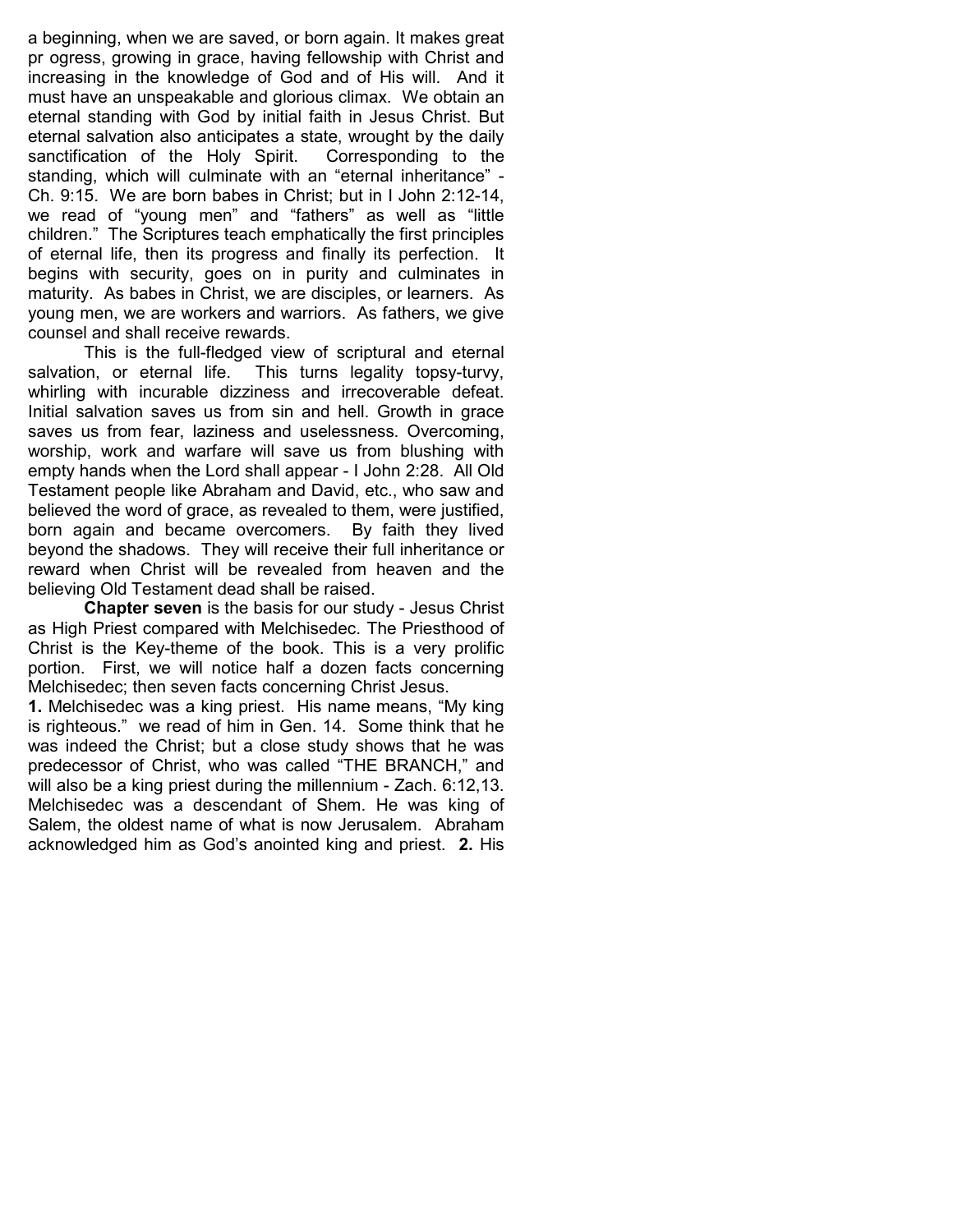priesthood was universal that is, it was not limited to one people only, as Aaron's priesthood was limited to Israel. He was "priest of the most high God." The Phoenicians also called their chief god by the same Hebrew title "Elyon," or Most High. 3. His priesthood was not limited to 20 years, as was the Aaronic priesthood;" having neither beginning of days, nor end of life, "that is, his genealogy is not recorded. This is also the meaning of the phrases, "without father, without mother, without descent. "Therefore, 4. He had no predecessor, no successors. Aaron's priestly line was limited, and passed from father to son. **5.** His priesthood was superior to Aaron's; hence, he was above Abraham. Therefore, Paul reckoned that "Levi paid tithes in Abraham," who "gave a tenth of the spoils" to Melchidec, gathered from the battle of the nine kings, when he delivered his nephew Lot -Gen. 14. Permit a word about tithing. Some saints insist that tithing was a Mosaic law, and originated with him. Like circumcision and sabbath-keeping, it was made a part of the Mosaic ritual; but it originated under grace and was observed by Abraham and Jacob - Gen. 28:22. Doubtless, Abraham passed this practice on to his son Isaac, and Isaac on to Jacob.

 Sabbath-keeping, circumcision and tithing were not marks of legality, but expressions of faith in God's wondrous grace. The first pointed to the rest of soul, which the Gospel brings to believers, as well as to the thousand years rest from the oppression of the nations, which Israel will enjoy. Circumcision figured the death of the old creation, wrought by Christ's death in our stead, the necessary basis for us to enjoy life, freedom and victory in Christ. And tithing is a glorious privilege and a means of expressing our devotion to God and our gratitude to Him for His unspeakable Gift and gifts to us. The first two were shadows. The last is not in any sense a shadow. Saints should blush to speak of it as a hard, cold duty and law, considering that the Lord has freely given all things to us. What have we that we have not received form Him? By giving the tenth, we only return to god what belongs to Him.

 Some folk object to the phrase "payed tithes," saying that we are not under the law, but under grace. The Greek word in Heb. 7:9, rendered thus, is derived from, "dekateuo," which means to exact the tenth, to tithe. The practice of tithing among God's people must have impressed the nations deeply;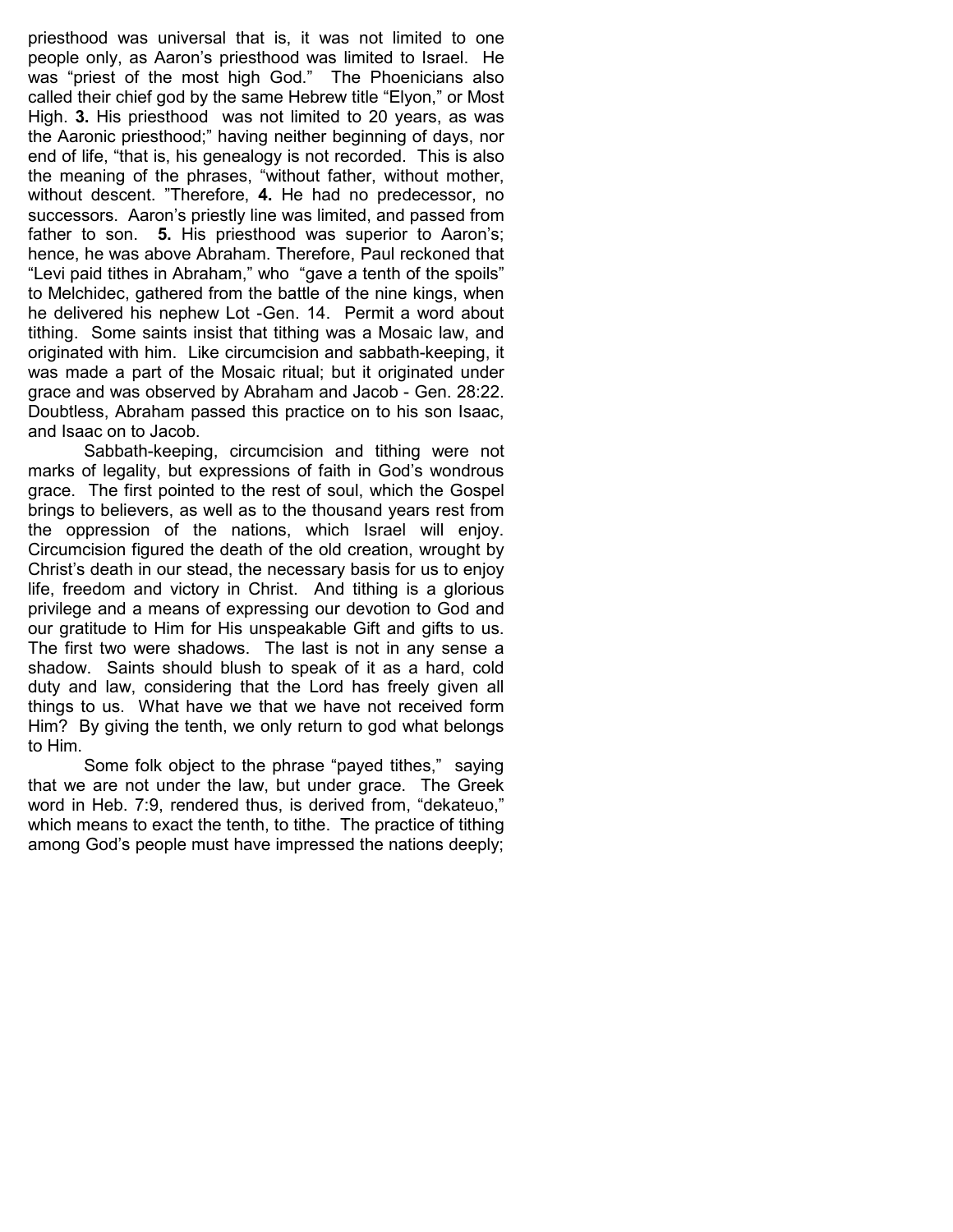for the Greeks took a tenth of the booty as an offering to the gods for the victory won in battle. By giving a tenth of the spoil to Melchisedec, Abraham expressed his gratitude to God for the victory gained in recovering Lot and all that was taken.. Not because Israel were under law, but because they rejected His grace, did God speak to them through MalachI 3:8,9, saying, "Will a man rob God? Yet ye have robbed Me. But ye say, Wherein have we robbed thee? In tithes and offerings. Ye are cursed with a curse: for ye have robbed me, even this whole nation."

 Now if Abraham gave tithes, and the Holy Spirit reckons that Levi payed tithes in Abraham; if the heathen honor their gods by exacting the tenth for them; and if the Lord regarded withholding the tenth robbery in Israel , what shall God think of His people under marvelous grace if they withhold from Him what belongs to Him? If the tenth belonged to God in Abraham's day and in Moses' day, does it not still belong to Him? If refusing to give, or pay, it was robbery then, is it less than robbery now? And why quibble about the word "payed?" Is that not rather childish? That is a scriptural term. And oh, think of God's super-abounding grace in giving us richly all things to enjoy. Some pastors oppose tithing, or belittle it to their own hurt. They also do their flocks an injustice by so doing. They rob them of a highly honored present privilege and of a great future reward. As truly as there was provision in God's house in overflowing abundance in Israel's day, so there is now, where the saints "bring all the tithes into the storehouse," and do not spend them on their own backs, or pay the running expenses of their missions therewith. 6. Melchisedec was "made like unto the Son of God" - vs. 8. This alone proves that he is not the Christ, but a priest by divine sovereign appointment for that time. His pedigree and genealogy are hidden for a wise divine purpose.

### THE PRIESTHOOD OF CHRIST

Beginning with verse 11, the chapter contrasts the priesthood of Jesus Christ with that of Aaron, and compares it with that of Melchisedec. 1. The Aaronic priesthood was subject to change - vs.12. It passed from father to son - vs. 23. But Christ's priesthood is unchangeable, like that of Melchisedec. 2. Aaron was after the flesh, not in a bad sense; but Christ's was spiritual, "after the power of an endless life" -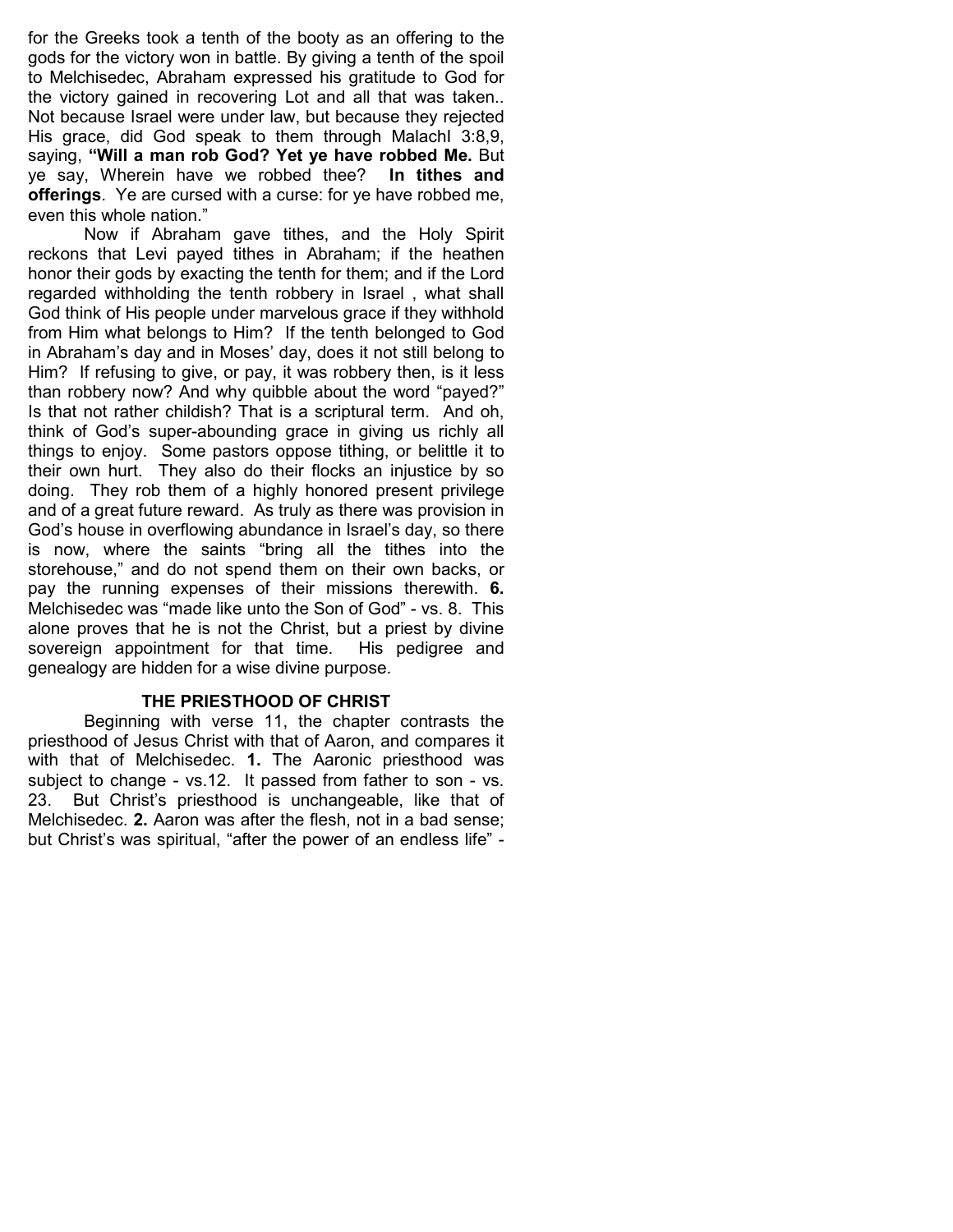vs.. 16. 3. Aaron's was limited to 20 years from 30 to 50. But Christ is "a priest forever after the order of Melchisedec" - vs. 17. 4. Aaron's was imperfect, "weak and unprofitable," the priest being cumbered with infirmity - vs. 18,28. 5. Aaron's office was without an oath; but Christ's was oath-confirmed and eternal - vs. 21. 6. Aaron was succeeded by others; but Jesus will never have any high priestly successors. He continueth ever - vs. 23,24. 7. Aaron was sinful in himself and had to make atonement for himself; but Jesus had no sin in Him, being "holy, harmless, undefiled and separate from sinners"- vs. 26,27. Christ had sin on Himself, when He offered Himself once for the sins of Aaron and all the people. "God commendeth His love toward us, in that, while we were yet sinners, Christ died for us" - Rom. 5:8.

### The Uttermost Salvation

"Wherefore, He is able also to save them to the uttermost that come unto God by Him, seeing He ever liveth to make intercession for them" vs. 25 This is the greatest verse of the chapter. The expletive "wherefore," refers to the seven aforementioned invincible facts as seven strong pillars that hold it high for every one's adequate comfort and assurance. They indicate the possibilities, the depth, the height, the length, the breadth and the contents of God's salvation. The phrase, "to the uttermost," is the attractive and supreme thought of the verse. The Greek phrase, "eis to panteles," means all-completely, absolutely, all-entirely, into perpetuity, straight through to the end, forevermore. In view of the divine provision as the background, this uttermost salvation can scarcely be exaggerated. Most people minify and belittle it. They attach to it unreasonable and unscriptural limitations which rob the death and resurrection of Christ of their accomplishments and of their purpose. They forget that He ever lives to make intercession for them. They darken counsel and dim men's vision of their blood-bought privileges in Christ. They excite doubt, unbelief and infidelity instead of faith, confidence and assurance. When once we have a Spirit-illuminated vision of the superlative salvation that Christ purchased and now offers to humanity, we struggle for words to express what we see. Our tongues cannot tell what our little hearts feel. We would paint the most brilliant picture in the most dazzling colors of the most charming character,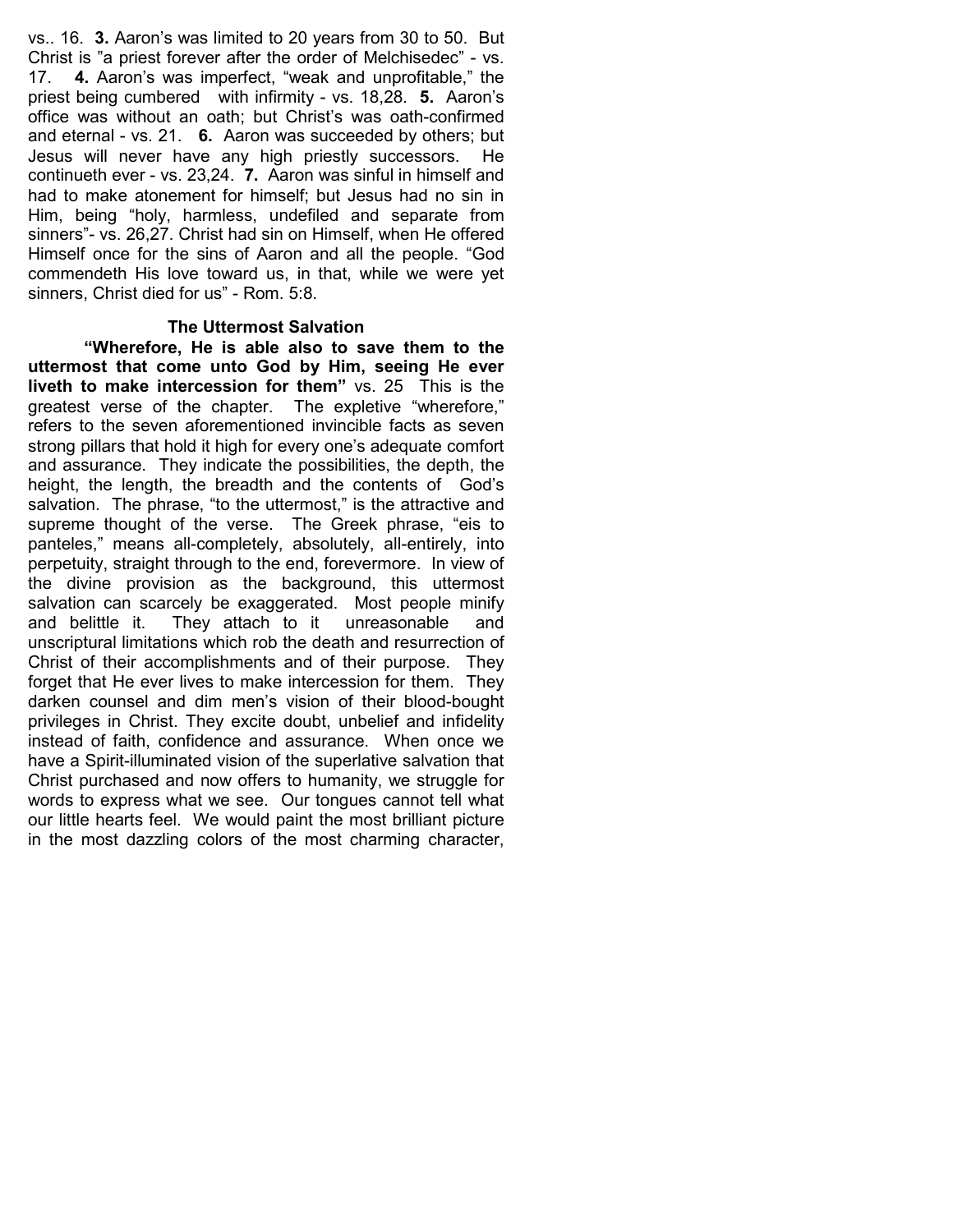graced with the most exquisite jewels of entrancing beauty and loveliness, patience and forbearance, changed from glory to GLORY while beholding the face of our adorable Savior. In this uttermost salvation, the Lord "is able to do exceedingly, abundantly, above ALL that we ask or think, according to the power that worketh in us" - Eph. 3:20. The thoughts of most people about salvation are very niggardly, poor, few and small; and they ask far less than they think. Many even who have the Holy Spirit are tied up, dried up, tongue-tied, speechless, motionless, useless, forlorn and barely alive.

 Oh for a dauntless, wreckless stampede into the boundless ocean of the possibilities of this uttermost salvation. The utmost outreach and up-reach is "filled into all the fulness of God" now (Eph. 3:19) and fashioned like unto the glorious Savior Himself in the ages to come. Let us drink deep draughts from this inexhaustible fountain. Let us learn to drink continually. Drink of Christ for strength when fainting in spirit. Drink His courage when daunted. Drink of His health when infirm in body. Drink patience from Him when every thing is in a whirl. Drink of His ferocity when Satan withstands you in battle. Drink abundantly of the faith of God when unbelief in others would blanket you. Let others sip with a teaspoon; we will drink with an old-fashioned gourd dipper. Jesus said with power, "Whosoever eateth my flesh and drinketh by blood, hath eternal life, and I will raise him up at the last day." Reader, do you believe that? "For my flesh is meat indeed and my blood is drink indeed." Do you believe that? More. "He that eateth my flesh and drinketh my blood, dwelleth in me and I in him." And do you believe that? We eat by believing God's Word. We drink by believing. Still more. "As the living Father hath sent me, and I live by the Father; so he that eateth me, even he shall live by me." Believe it and rejoice. Rejoice and grow fat. Then our Lord explains - "It is the Spirit that quickeneth; the flesh profiteth nothing. The words that I speak unto you are spirit and life" - John 6:54-57,63. If we believe His words; if we believe the record of God's Son, we are eating and drinking of the power of His death and resurrection. Thus by faith, we eat and drink Him and live by Him as He lived by the Father.

 Our whole being is vivified by divine power. "And the very God of peace sanctify you wholly; and your whole spirit and soul and body be preserved blameless unto the coming of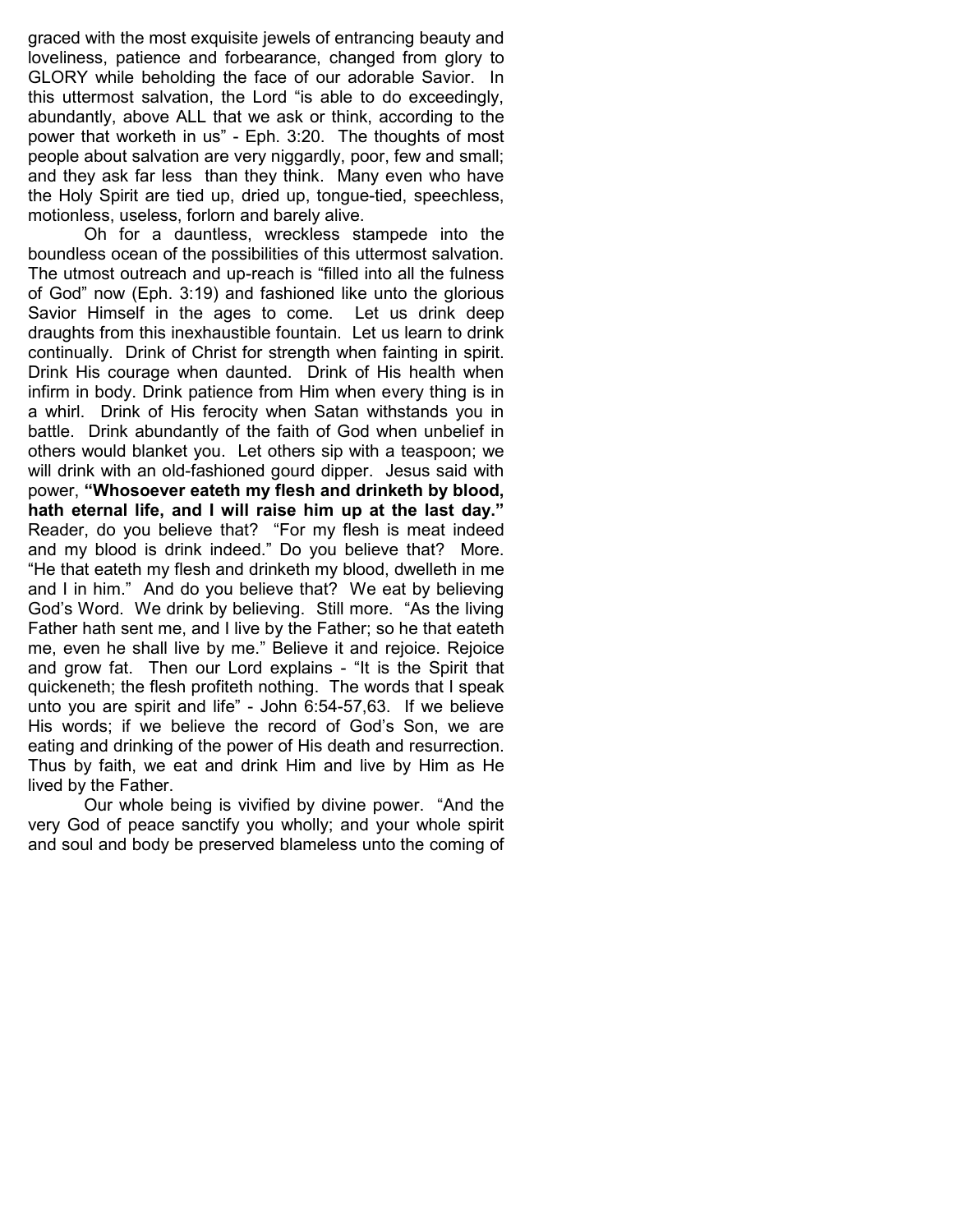our Lord Jesus Christ." Then as a stimulant, Paul adds, "Faithful is He that calleth you, who also will do it" - I Thess. 5:23,24. An Evangelical bishop said to me, Brother Copley, you believe too much. Forty-six years have rolled over my head since that day; but I have no regrets for believing as much as I did. Rather, I am ashamed of having believed so little in comparison with the boundless possibilities of faith, love and hope according to the power of the Spirit of God. I long to scale the uttermost heights of the power of the Holy Spirit in a fully surrendered life, as the Lord showed me forthsix years ago. Will you join me in the stretch of enjoying this all-complete, superlatively entire, absolutely perfect, unceasingly perpetuous salvation here and now? Shall we enter into God's perfect will - "Rejoice evermore; pray without ceasing; in every thing give thanks?" Jesus said, "He that eateth me, even he shall live by me; he that eateth this Bread (Himself), shall live forever" - John 6:57,58. As a boy, I learned to make "a hop, step and jump." The hop prepared for the step; and the accelerated step assured me of the longest possible leap. Just so, a vigorous hop of a sustained surrender to God's will is a mighty booster for an invincible step of all-conquering faith in this life. This accelerated step of persistent faith in the faithful Jehovah assures us of a triumphant leap far into the everlasting habitations on high, where we will explore and enjoy with unlimited delight the unfathomable riches of divine grace. This life is the preparation for the next. A slow, indifferent, easy-going career on earth will barely land one inside the pearly gates. But an abundant, untiring, faithful career on earth will be crowned with "an abundant entrance into glory."

### ~~~~~~~~~~~~~~~~~~~~~~ WHEN YOU PRAY

Do not pray for easy lives. Pray to be stronger men. Do not pray for tasks equal to your powers. Pray for powers equal to your tasks. Then the doing of your work shall be no miracle, But you shall be a miracle. Every day you will wonder at yourself - At the richness of life Which has come to you by the grace of God.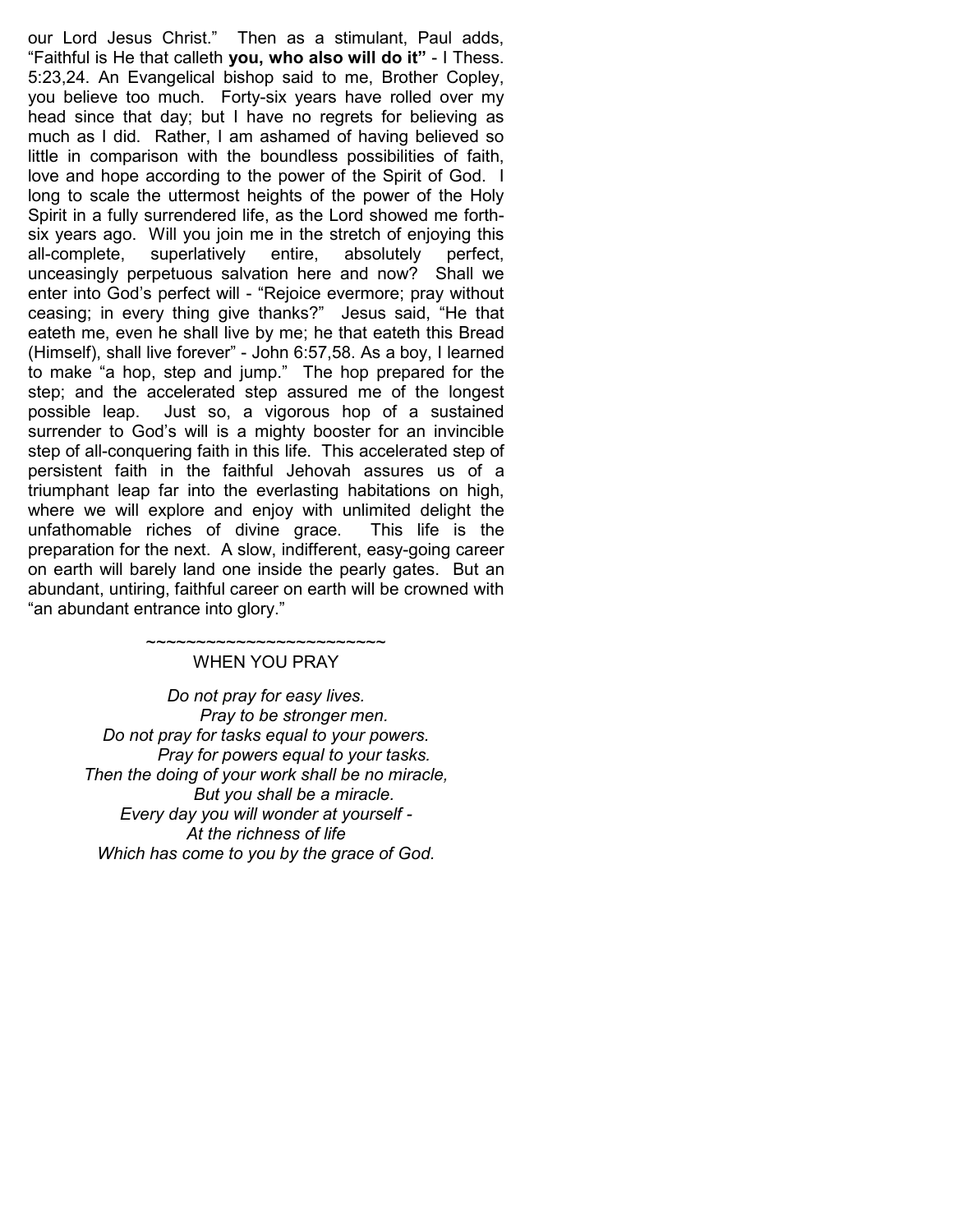### THE WORD OF GOD Ty Robinson

Many Bible terms express the thought of the Word of God, such as: The Word of the Lord, The Word of Truth, The Word of Life, The Word of Righteousness, The Word of His Power, The Word of Christ, The Word of His Grace, The Word of The Lord Jesus, The word of The Gospel, The Word, Thy Word, The Book, The Gospel, The Holy Scriptures, Christ's Gospel, The Sword of The Spirit, The Word of My Patience, My Word, The Gospel of Christ, Glad Tidings, Good Tidings, Scripture, Doctrine, Epistles, Parchments, The Words of Faith, The Words of the Lord, The Words of The Holy One, The Words of this life, The Words of Truth and soberness, The Words of Faith and of Good Doctrine, The Words of God, and The words of the Commandment of the Lord, just to mention a few.

A scripture that summarizes the importance of the Word of God is Heb 4:12 "For the word of God is quick, and powerful, and sharper than any twoedged sword, piercing even to the dividing asunder of soul and spirit, and of the joints and marrow, and is a discerner of the thoughts and intents of the heart".

Another revealing text concerning It, is Rev. 19:13, which references our Lord and Saviour Jesus Christ: "And he was clothed with a vesture dipped in blood: and his name is called The Word of God." Here, The Word of God is synonymous with Jesus, hence we find Him mentioned on every page in the Bible. If you want to know Jesus better, then study The Word of God. The Philadelphia overcomer is noted to have "kept my" word, " and to have "kept the word of my patience," (Rev. 3:8,10), which means they actively knew their Bible. When Paul wrote in Phil. 3:10 "That I may know him, ..." how did he get to know Jesus better if it wasn't by studying the scriptures, and having the Holy Ghost reveal Christ unto him through The Word of God? He wrote in Rom 15:4 "For whatsoever things were written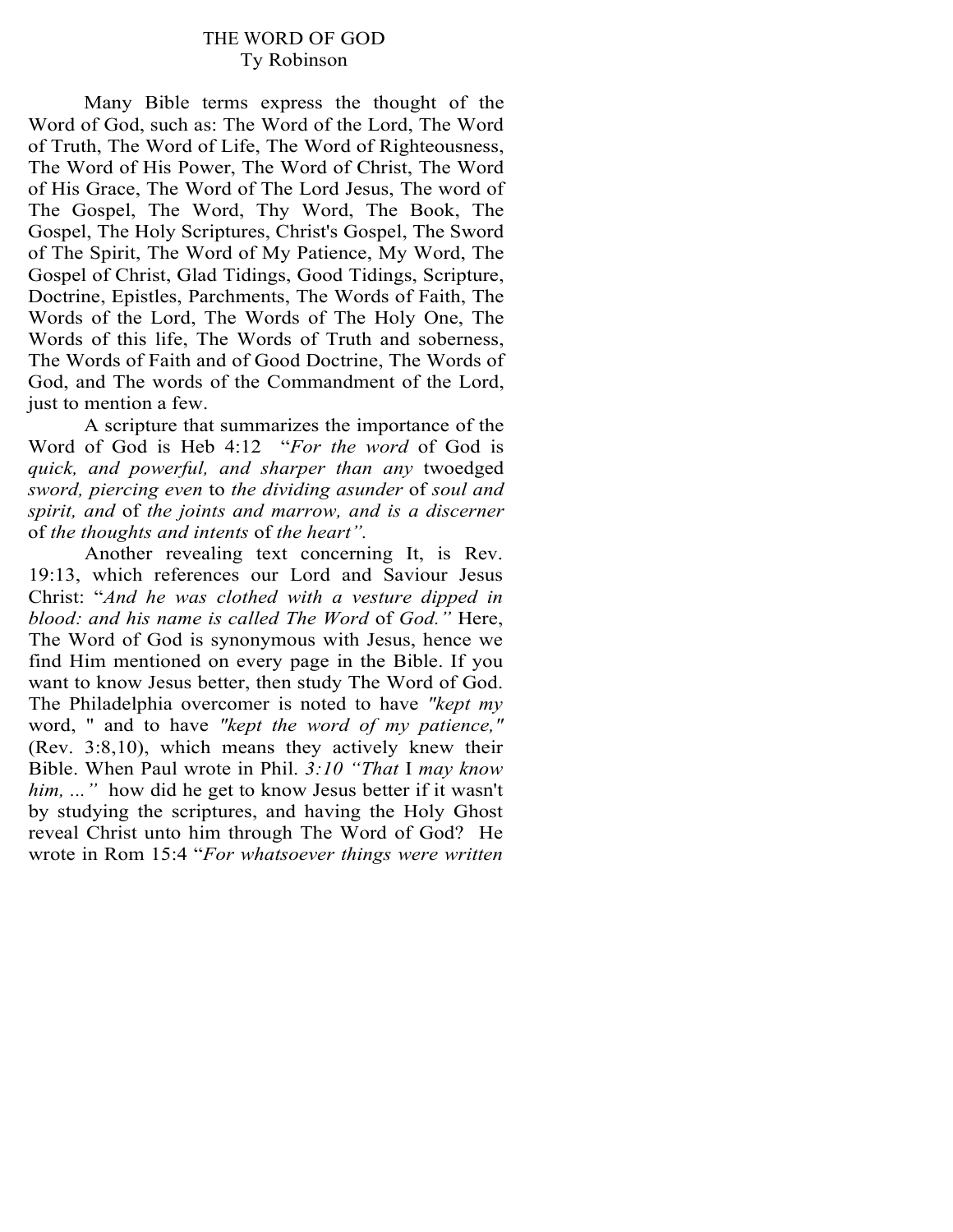aforetime were written for our learning, that we through patience and comfort of the scriptures might have hope." I Tim 1:1 asserts that our "... Lord Jesus Christ, ..... *is our hope....*" If you want a better picture of Jesus, learn The Word of God.

The phrase "In the beginning," is found seventeen times in scripture and we would note five of them, starting with Heb 1:10. "And, Thou, Lord, in the beginning hast laid the foundation of the earth; and the heavens are the works of thine hands: ...." This a reference to the work of Jesus Christ, God's Own Son. Paul quotes here from The Old Testament, for the Hebrew speaking Jews to whom he was writing, would be familiar with them. Psa. 102:25 further declares: "Of old hast thou laid the foundation of the earth: and the heavens are the work of thy hands." Similar thoughts are also expressed in Isa. 48:13. "Mine hand also hath laid the foundation of the earth, and my right hand hath spanned the heavens: when I call unto them, they stand up together." Zech. 12:1 proclaims: "The burden of the word of the LORD for Israel, saith the LORD, which stretcheth forth the heavens, and layeth the foundation of the earth, and formeth the spirit of man within him." The Apostle Paul expounds upon this same thought, taking us back, even before the foundation of the earth. "Blessed be the God and Father of our Lord Jesus Christ, who hath blessed us with all spiritual blessings in heavenly places in Christ: According as he hath chosen us in him before the foundation of the world, that we should be holy and without blame before him in love: Having predestinated us unto the adoption of children by Jesus Christ to himself, according to the good pleasure of his will, To the praise of the glory of his grace, wherein he hath made us accepted in the beloved." Eph  $1:3-6$ 

John 1 continues this theme of Jesus being declared even before time began: "In the beginning was the Word, and the Word was with God, and the Word was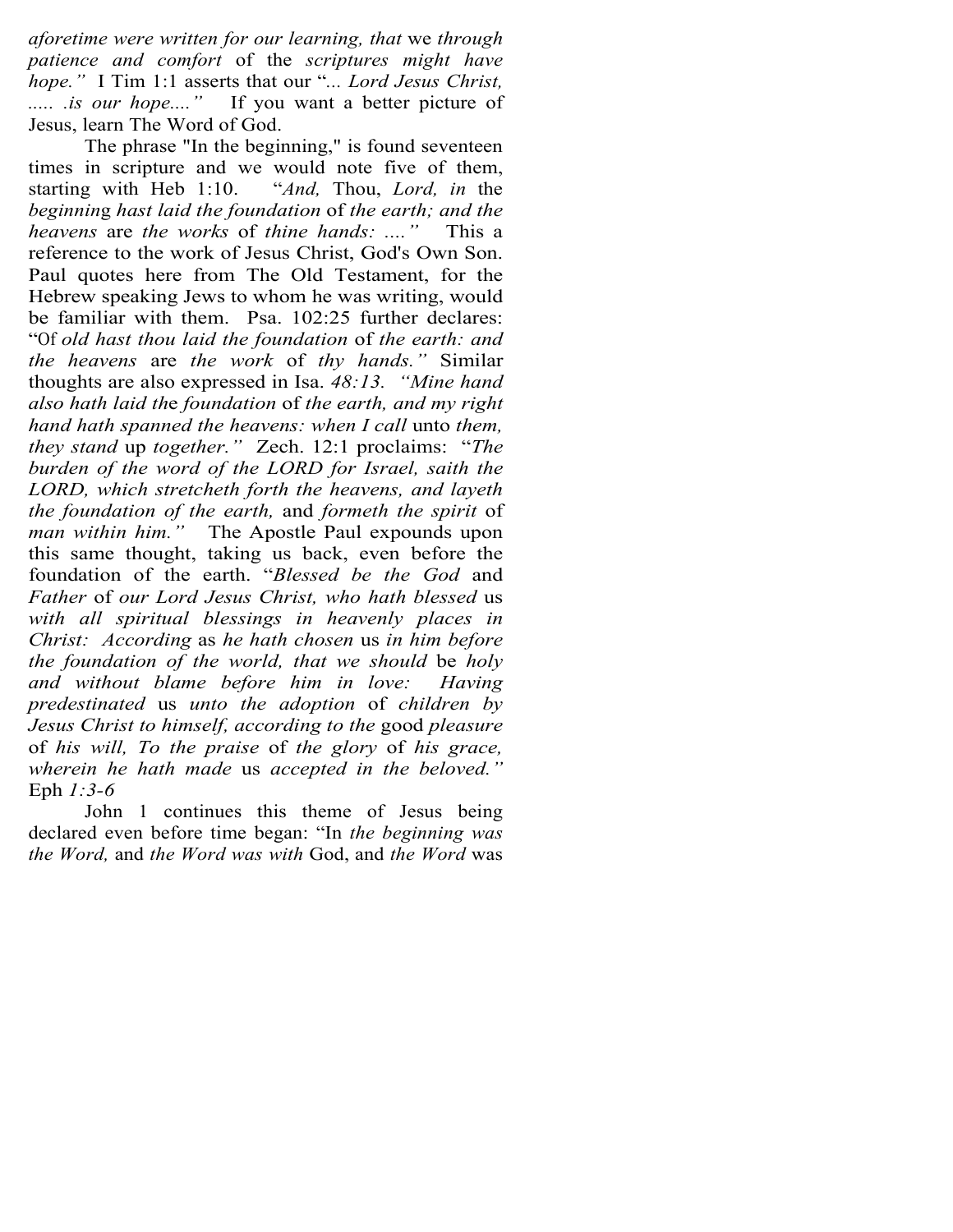God: The same was in the beginning with God. All things were made by him; and without him was not any thing made that was made. In him was life; and the life was the light of men." John 1:1-4.

A similar declaration to the "in the beginning" statement of John 1:1, is found in Gen. 1:1. "In the beginning God created the heaven and the earth, .." Having just read the previous scriptures, we can see the heaven and the earth are His handiwork. Psa. 19:1 states it thus: "The *heavens declare the glory* of God; and the firmament sheweth his handiwork.". Three more Psalms reveal similar thoughts. Psa. 92:5 "O LORD, how great are thy works! and thy thoughts are very deep." Psa.102:25 "Of old hast thou laid the foundation of the earth: and the heavens are the work of thy hands." Psa. 104:24 "O LORD, how manifold are thy works! In wisdom hast thou made them all: the earth is full of thy riches". Proverbs, 8-9, are a commentary on wisdom, and Ch. 8:22 specifically announces Jesus: The LORD possessed me in the beginning of his way, before his works of old."

These proclamations of Jesus Christ, The Word of God, and His creative wisdom continue in Rev. 1:8, where we read His Own words: "I am Alpha and Omega, the beginning and the ending, saith the Lord, which is, and which was, and which is to come, the Almighty." Like statements are made three more times in this book. Rev. 1:11 reads in part: "... I am Alpha and Omega, the first and the last: and, What thou seest, write in a book, and send it unto the seven churches which are in Asia; unto Ephesus, and unto Smyrna, and unto Pergamos, and unto Thyatira, and unto Sardis, and unto Philadelphia, and unto Laodicea. The middle of Rev. 21:6 states: "I am Alpha and Omega, the beginning and the end." The Master again speaks in Rev. 22:13. "I am Alpha and Omega, the beginning and the end, the first and the last.'

These four scriptures about Christ, The Word of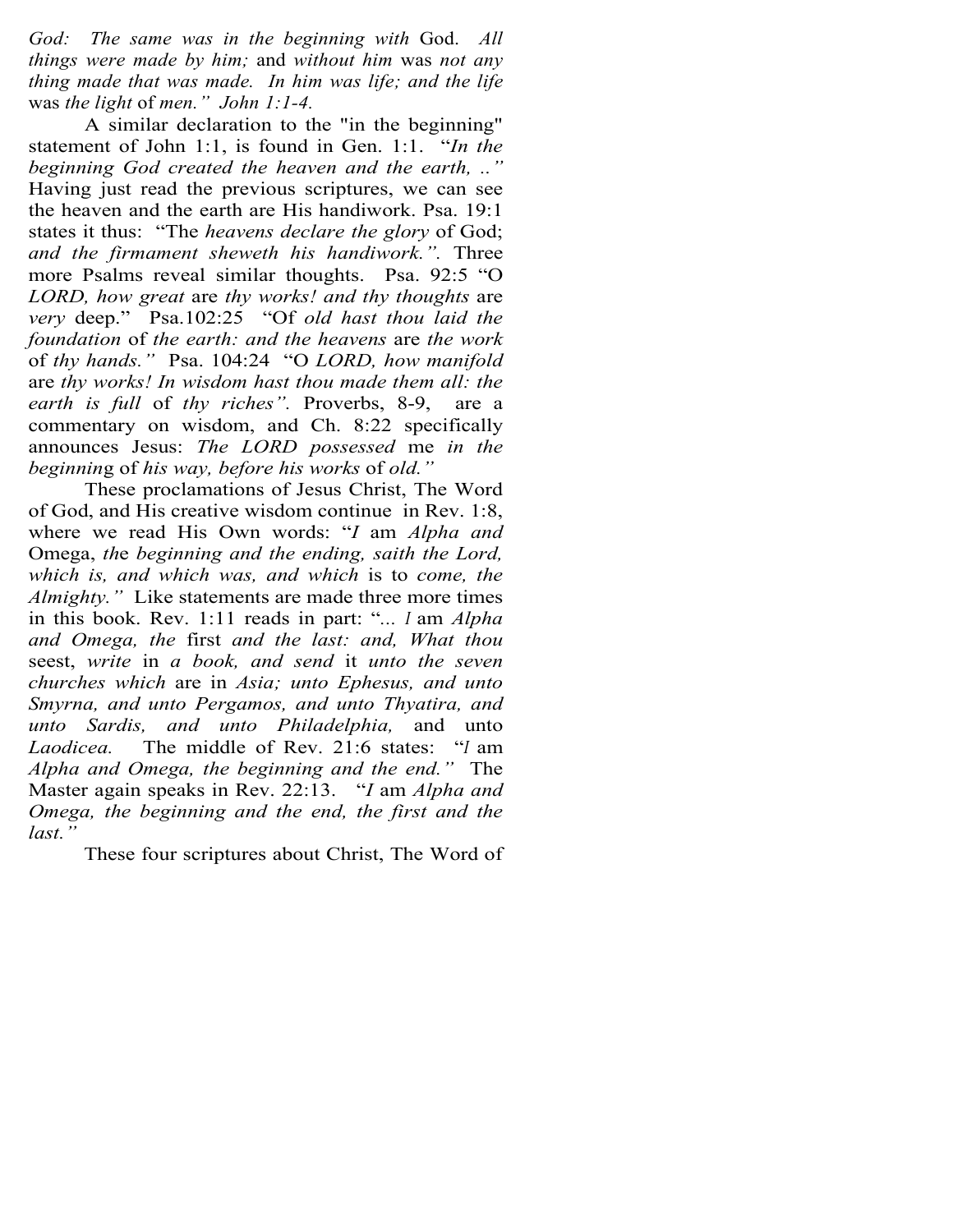God, reveal that He also is Alpha and Omega. Alpha is the first letter of the Greek alphabet, and Omega is the last, meaning simply that our Saviour IS the alphabet. Thus we find Jesus in every word of scripture. Stated another way; The Word of God is every letter in the Word of God! Try to wrap your mind around that thought for a moment, and it doesn't matter what alphabet you are talking about, Jesus is still every Letter. Psa. 119 illustrates how Jesus can be The Word of God, and every Letter in the alphabet. This Psalm is a 176 verse Hebrew poem, divided into twenty-two parts, the same number of letters in the Hebrew alphabet. Each division begins with a different letter of that alphabet. Practically each verse contains a reference in one form or another to The Word of God, with phrases like: "thy statutes," "thy commandments;" "thy law;" "thy precepts;" "thy testimonies;" "thy righteous judgments;" "thy judgments;" and "thy word."

Jesus, The Word of God, the Alpha and Omega, the A to Z, or the whole alphabet of the written word, shows that every letter of our Bible loudly declares Jesus! But there is more! Both the Hebrew's and Greek's had a numbering system which differs from ours, in that each letter of their respective alphabets, was also assigned a numerical valuation. In other words, to do math, the Hebrew's and Greek's used their letters like we use our numbers. So each word they wrote also added up to something numerically. We probably can best relate to this by remembering the Roman numeral system, where certain letters equal certain numbers. Depending on where they are located in a sequence of letters determines their mathematical value. Thus when Jesus says He is the Alpha and Omega, He is also stating that He is every number from the beginning to the ending, from the first unto the last, which makes sense, for Heb. 12:2 tells us that Jesus also is "... the author and finisher…." John 1:3 again states: "All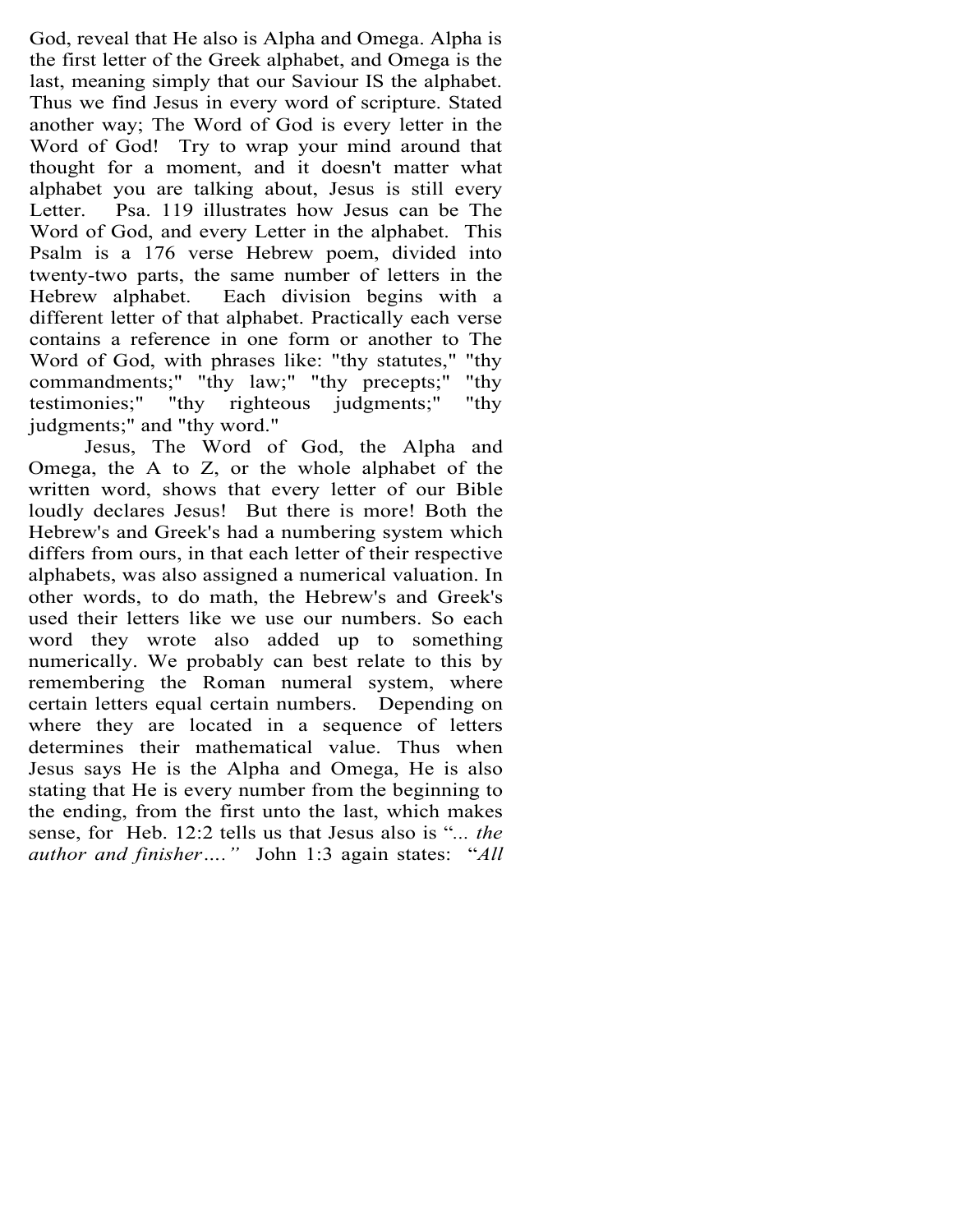things were made by him; and without him was not any *thing made that was* made,..." and this includes the alphabet, the numbering system, the heavens above, the earth beneath, and all things both great and small, seen and unseen, and everything in between.

Our concluding thoughts focus on Christ being the End, the Last, and the Finisher. Rev 1:8 reiterates these words of Jesus, The Word of God: "I am Alpha and Omega, the beginning and the ending, saith the Lord, which is, and which was, and which is to come, the Almighty."

There is no unfinished business with our Savior. He has already taken care of everything, all the way to the end. Jesus did not start something without the intention of finishing it. He is the past, (which was,) the present, (which is,) and He is the future, (which is to come.) Hebrews 13:8 states: "Jesus Christ the same yesterday, and to day, and forever." From the beginning to the end, Jesus Christ the Almighty, The Word of God is the same as He was yesterday, He is the same today, and He will continue to be the same forever. Psa. 90:2 "Before the mountains were brought forth, or ever thou hadst formed the earth and the world, even from everlasting to everlasting, thou art God." Alpha and Omega, A to Z, the beginning and the ending, all mean everlasting to everlasting. Jesus Christ is the same from the first letter of Genesis to the last letter of Revelation. His promises are "yea and amen." His word is true, His word is pure; has been from the beginning, and will be from everlasting to everlasting. Since He is The Word of God, the author and finisher of our faith, then don't you think that He, being the same yesterday, today, and forever, which hath begun a good work in you, will perform it until the day of Jesus Christ, Who also will keep us until the end? After all He is the Alpha and Omega, the beginning and the ending, the first and the last, the author and finisher of our faith, which is, and which was, and which is to come, the Almighty. Are you